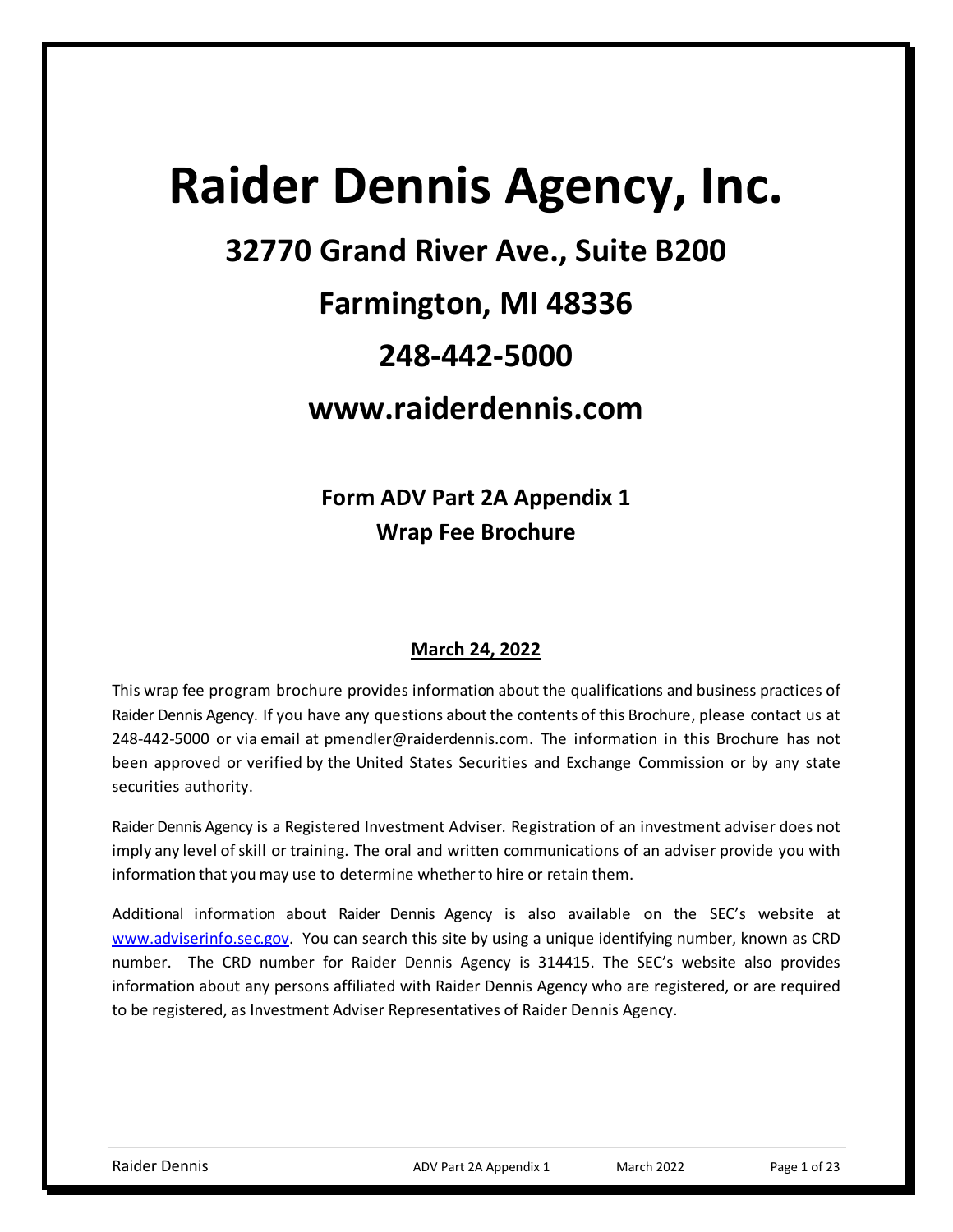## <span id="page-1-0"></span>**Item 2 – Material Changes**

There were no material changes to the business since our initial filing on May 17, 2021.

In the future, this section of the brochure will discuss only the specific material changes that were made to the Brochure and will provide you with a summary of all material changes that have occurred since the last filing of this Brochure. This section will also identify the date of our last annual brochure update.

Currently, our Brochure may be requested at any time, without charge, by contacting Raider Dennis Agency at 248-442-5000.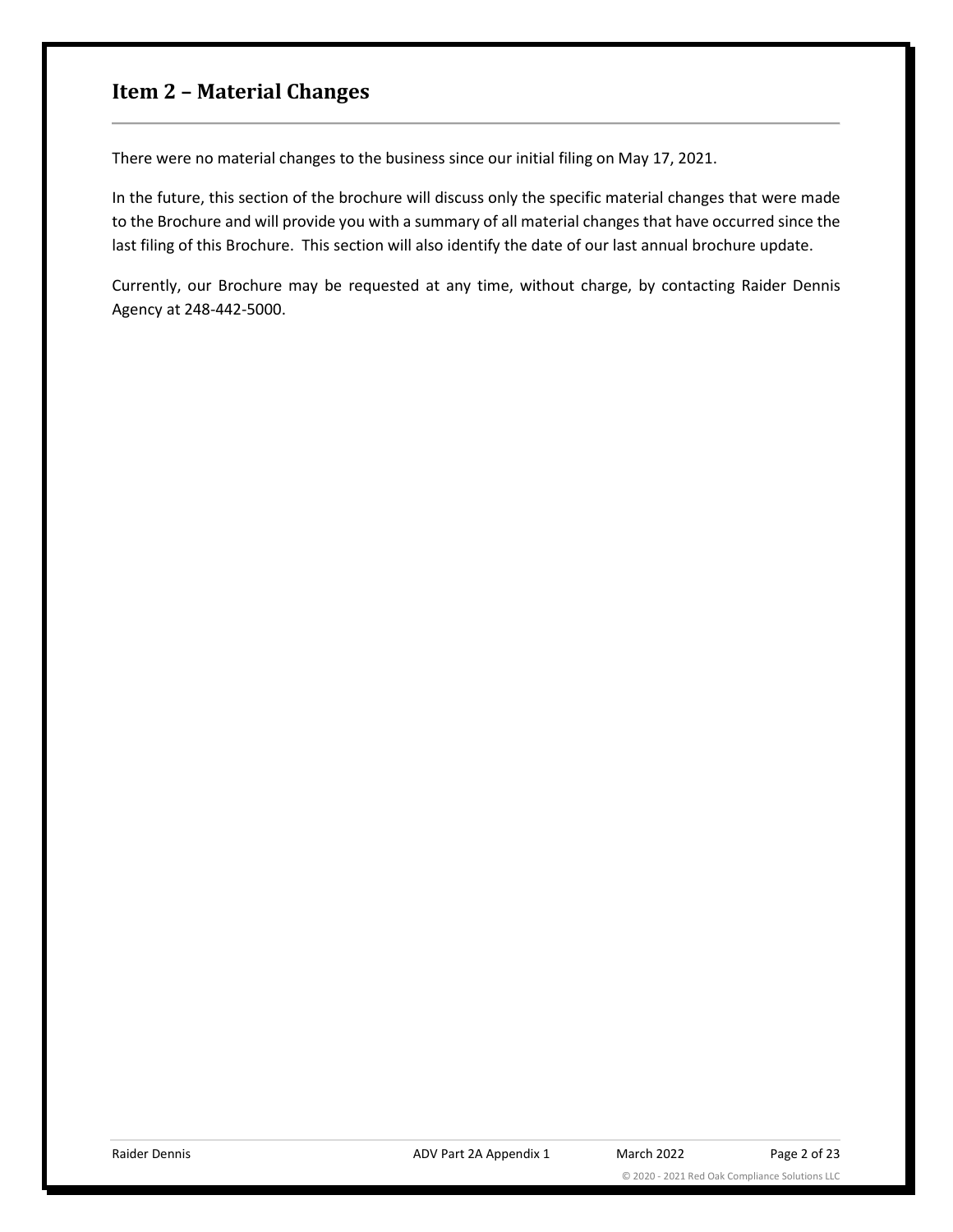## <span id="page-2-0"></span>**Item 3 - Table of Contents**

| Code of Ethics, Participation or Interest in Client Accounts and Personal Trading 14 |
|--------------------------------------------------------------------------------------|
|                                                                                      |
|                                                                                      |
|                                                                                      |
|                                                                                      |
|                                                                                      |
|                                                                                      |
|                                                                                      |
|                                                                                      |
|                                                                                      |
|                                                                                      |
|                                                                                      |
|                                                                                      |
|                                                                                      |
|                                                                                      |
|                                                                                      |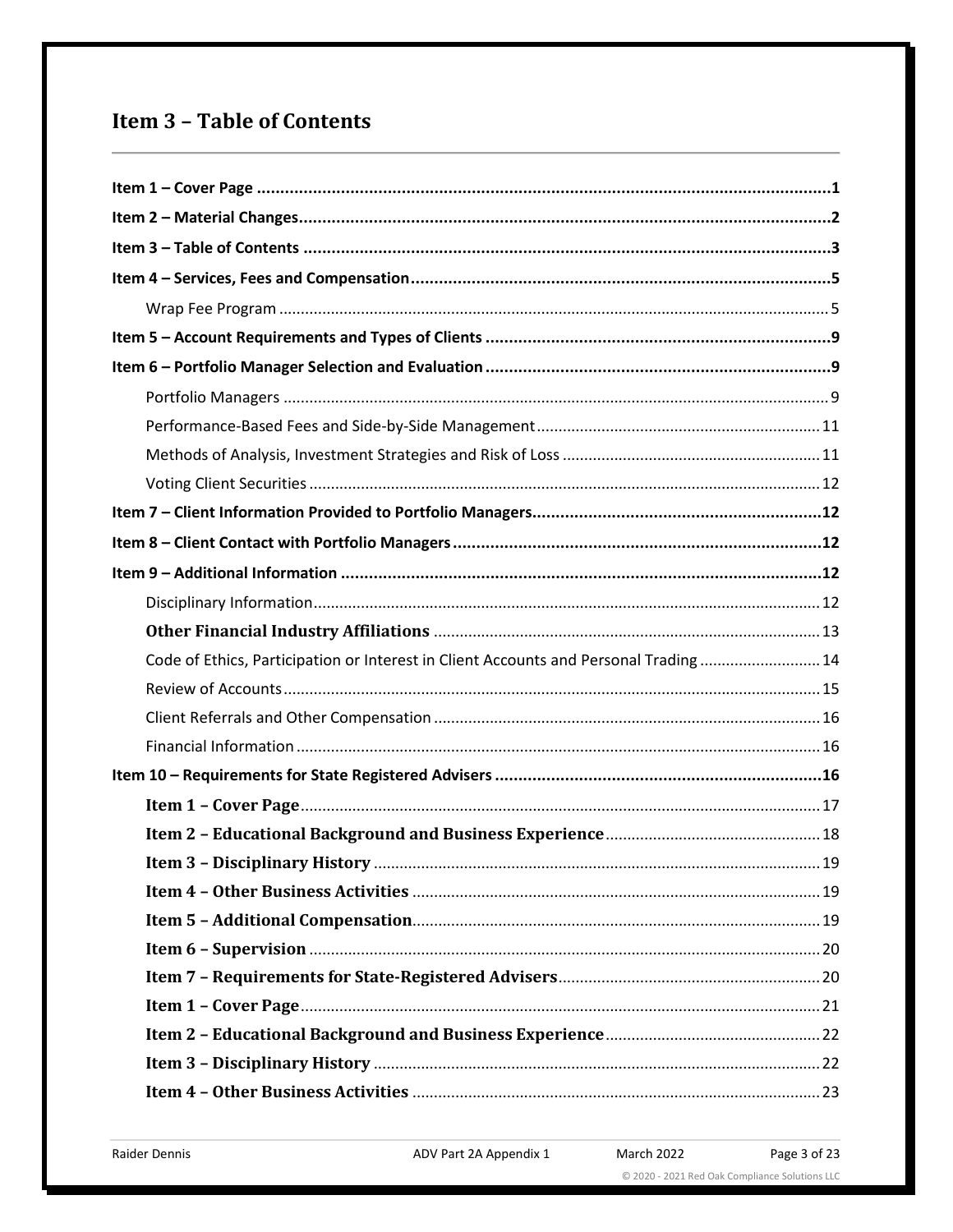© 2020 - 2021 Red Oak Compliance Solutions LLC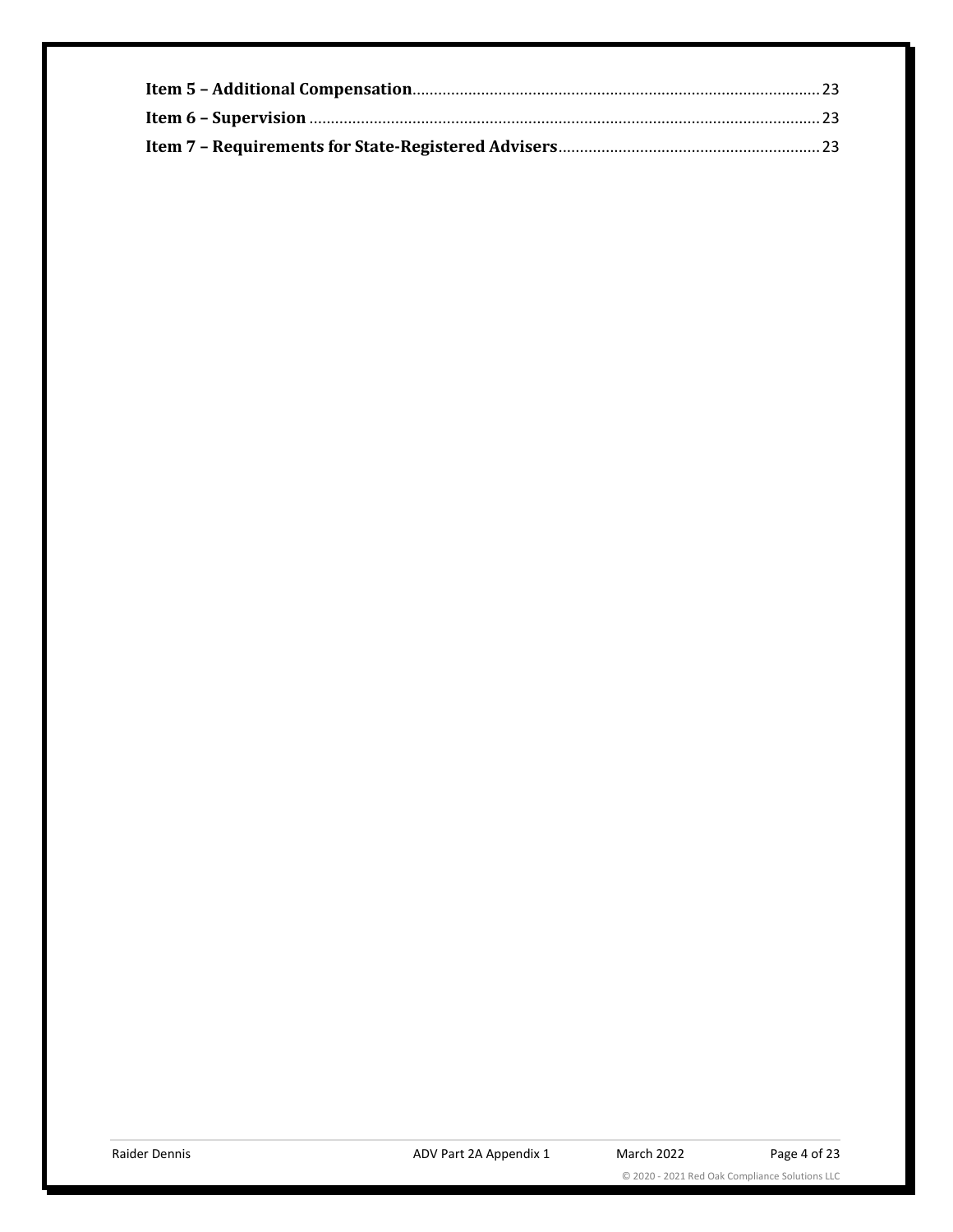## <span id="page-4-0"></span>**Item 4 – Services, Fees and Compensation**

Raider Dennis Agency is a Registered Investment Adviser ("Adviser") in the State of Michigan which offers this wrap fee program for its advisory clients. Initially registered as an Investment Adviser in 2021 in the State of Michigan. Raider Dennis Agency was founded by Jordan Raider in 1972 as an insurance agency and is wholly-owned by Stuart E. Raider and Peter Mendler.

We provide investment advice through Investment Adviser Representatives ("IAR") associated with us. These individuals are appropriately licensed, qualified, and authorized to provide advisory services on our behalf.

#### <span id="page-4-1"></span>**Wrap Fee Program**

We provide asset management services to individuals and businesses. Our focus is on helping you develop and execute plans that are designed to build and preserve your wealth. We currently provide our asset management services in investment programs that bundle or "wrap" services (investment advice, trade execution, custody, etc.) together and charge a single fee based on the value of assets under management.

This is a program that offers model portfolio selection services through AE Wealth Management, LLC ("AEWM" or "AE Wealth Management"), which allows AE Wealth Management and Raider Dennis Agency to exercise discretion to select model portfolios managed by the AEWM investment committee and/or third-party non-affiliated investment managers. An investment adviser representative will assist you in completing a client profile questionnaire and review the information you provide. We will then select the model portfolio(s) that aligns with your disclosed risk tolerance and investment objectives.

AEWM utilizes a third-party platform provider to effectuate model portfolios. The platform provider will be given discretionary authority to implement the selected model portfolio(s) and to trade your account based on information and/or signals provided by the manager(s) of the model portfolio(s). The platform provider will implement the model(s) for your account by acquiring the securities that are represented in the selected model portfolio(s). We will be available to answer questions that you may have regarding your account. We will have the ability to select the model portfolio(s) as well as the ability to reallocate funds from or to the model portfolio(s) and funds in other accounts over which you have granted us discretionary authority.

We will meet with you to discuss your financial circumstances, investment goals and objectives, and to determine your risk tolerance. We will ask you to provide statements summarizing current investments, income and other earnings, recent tax returns, retirement plan information, other assets and liabilities, wills and trusts, insurance policies, and other pertinent information.

Based on the information you share with us, we will analyze your situation and recommend an appropriate Wrap Fee Program. You will be provided with a targeted strategic allocation of assets by class.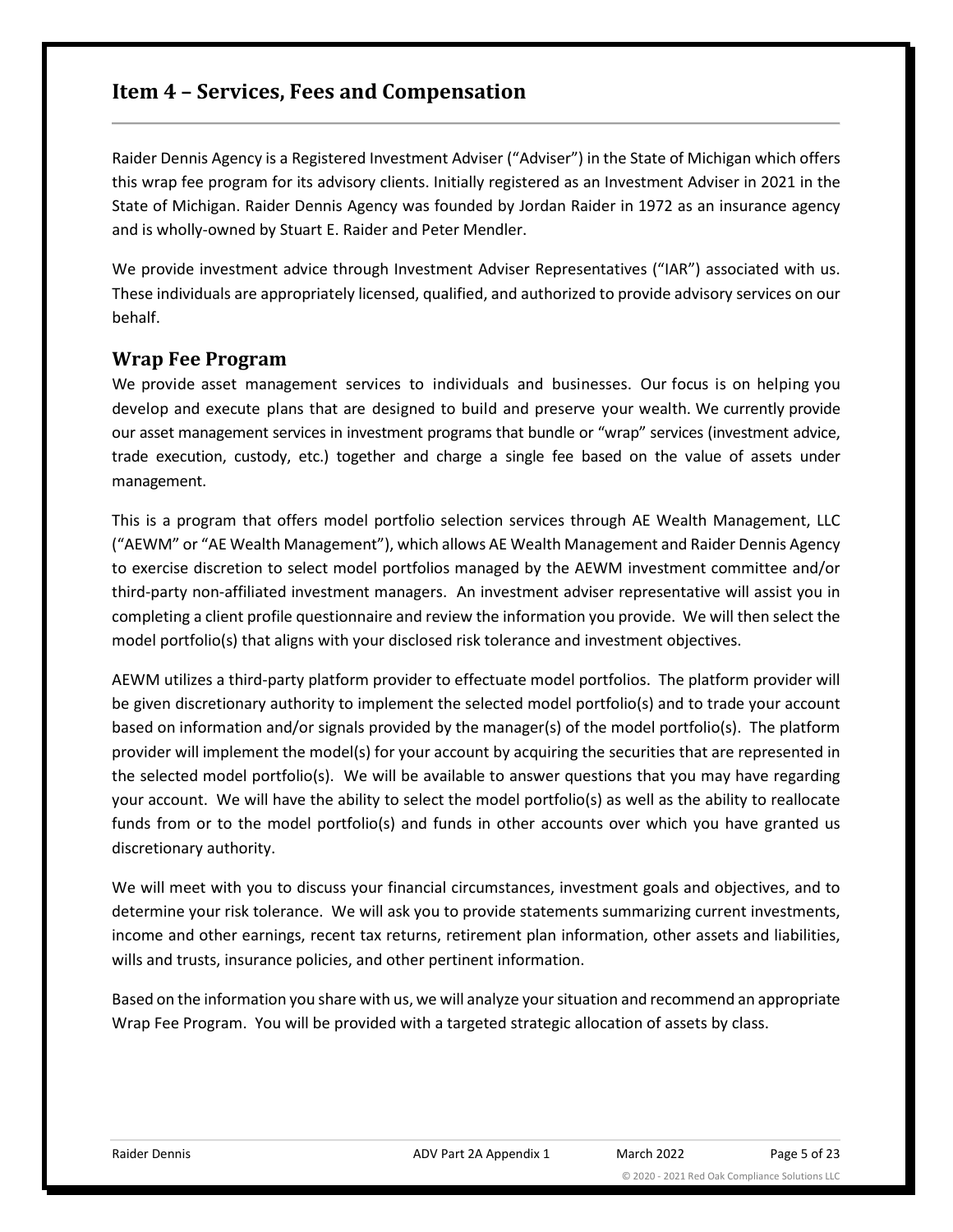As part of our asset management services provided with our Wrap Fee program, we will:

- Review your present financial situation
- Monitor and track assets under management
- Provide portfolio statements, asset allocation statement, rebalanced statements as needed
- Advise on asset selection
- Provide research and information on performance and fund management changes
- Build a risk management profile for you
- Assist you in setting and monitoring goals and objectives
- Provide personal consultations as necessary upon your request or as needed.

You must notify us promptly when your financial situation, goals, objectives, personal circumstances, or needs change.

You shall not have the ability to impose restrictions on the management of your account.

Under certain conditions, securities from outside accounts may be transferred into your advisory account; however, we may recommend that you sell any security if we believe that it is not suitable for the current recommended investment strategy. You are responsible for any taxable events in these instances. Certain assumptions may be made with respect to interest and inflation rates and the use of past trends and performance of the market and economy. Past performance is not indicative of future results.

We manage assets on a discretionary basis, which means you have given us the authority to determine the following without your consent:

- Securities to be bought or sold for your account
- Amount of securities to be bought or sold for your account

Trading may be required to meet initial allocation targets, after substantial cash deposits that require investment allocation, and/or after a request for a withdrawal that requires liquidation of a position. Additionally, your account will be rebalanced or reallocated periodically in order to reestablish the targeted percentages of your initial asset allocation. This rebalancing or reallocation will occur on the schedule we have determined together. You will be responsible for any and all tax consequences resulting from any rebalancing or reallocation of the account. We are not tax professionals and do not give tax advice. However, we will work with your tax professional to assist you with tax planning. You will have the opportunity to meet with us periodically to review the assets in your account.

We will help you open a custodial account(s). The funds in your account will generally be held in a separate account, in your name, at an independent custodian, and not with us. In order to use the Platform management services offered by AEWM, we will require that you use TD Ameritrade through the Institutional Platform or with Fidelity Institutional Wealth Services and/or its affiliate, National Financial Services LLC (Collectively "Fidelity) as the independent custodian for all accounts that we manage.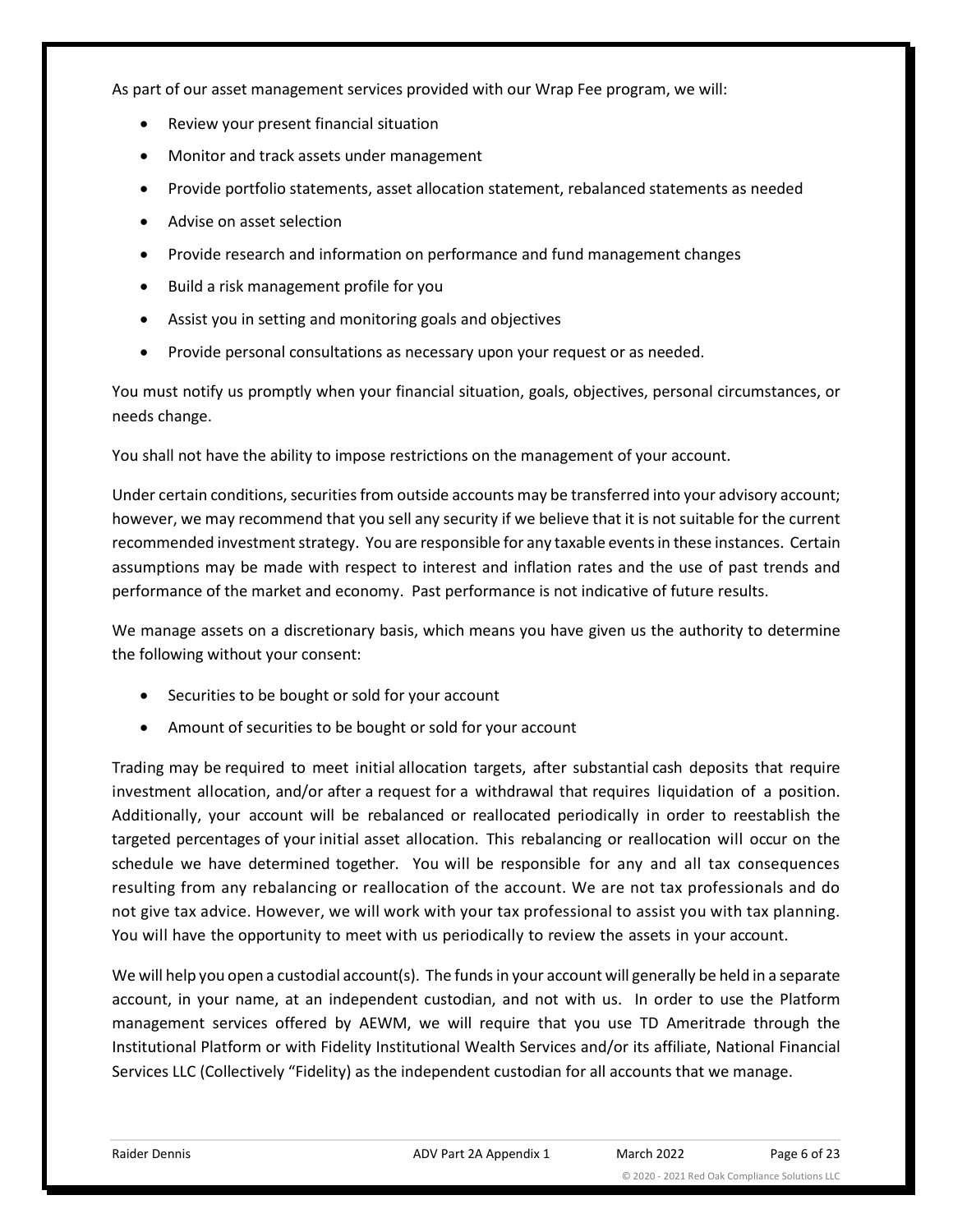You will also receive our Advisory Agreement which describes what services you will receive and what fees you will be charged. We are available during normal business hours either by telephone, fax, email, or in person by appointment to answer your questions.

#### *Third Party Money Managers*

We may determine that opening an account with a professional third-party money manager is in your best interests. We have contracts with several third-party money managers through AE Wealth Management.

These programs allow you to obtain portfolio management services that typically require higher minimum account sizes outside of the program. The money managers selected under these programs will have discretion to determine the securities they buy and sell within the account, subject to reasonable restrictions imposed by you. Due to the nature of these programs, each of the independent money managers is obligated to provide you with a separate disclosure document. You should carefully review this document for important and specific program details, including pricing.

Under these programs, we can:

- Assist in the identification of investment objectives
- Recommend specific investment style and asset allocation strategies
- Assist in the selection of appropriate money managers and review performance and progress
- Recommend reallocation among managers or styles within the program
- Recommend the hiring and firing of money managers utilized by you.

You should read the ADV Part 2 disclosure document of the money manager you select for complete details on the charges and fees you will incur.

As an outside business activity, representatives employed by the firm will at times help facilitate life settlement transactions. These representatives will be paid a commission for these services.

#### *Fees and Compensation*

A wrap fee program allows you to pay a specified fee for portfolio management services and the execution of transactions. The fee is not based directly upon transactions in your account. The fee is bundled with our costs for executing transactions in your account(s).

The minimum account opening balance is \$250,000, which may be negotiable based upon certain circumstances and at the Adviser's discretion. Multiple accounts of immediately-related family members, at the same mailing address, may be considered one consolidated account for billing purposes. Fees are billed in arrears (at the end of the billing period) on a monthly calendar basis and calculated based on the average daily balance of the account for the current billing period. Fees are prorated (based on the number of days service is provided during the initial billing period) for your account opened at any time other than the beginning of the billing period. Under the average daily balance method, each day's balance for the month is summed then divided by the number of days in the month, to compute the average daily balance. The average daily balance is then multiplied by the monthly portion of the annual fee to determine the monthly fee due.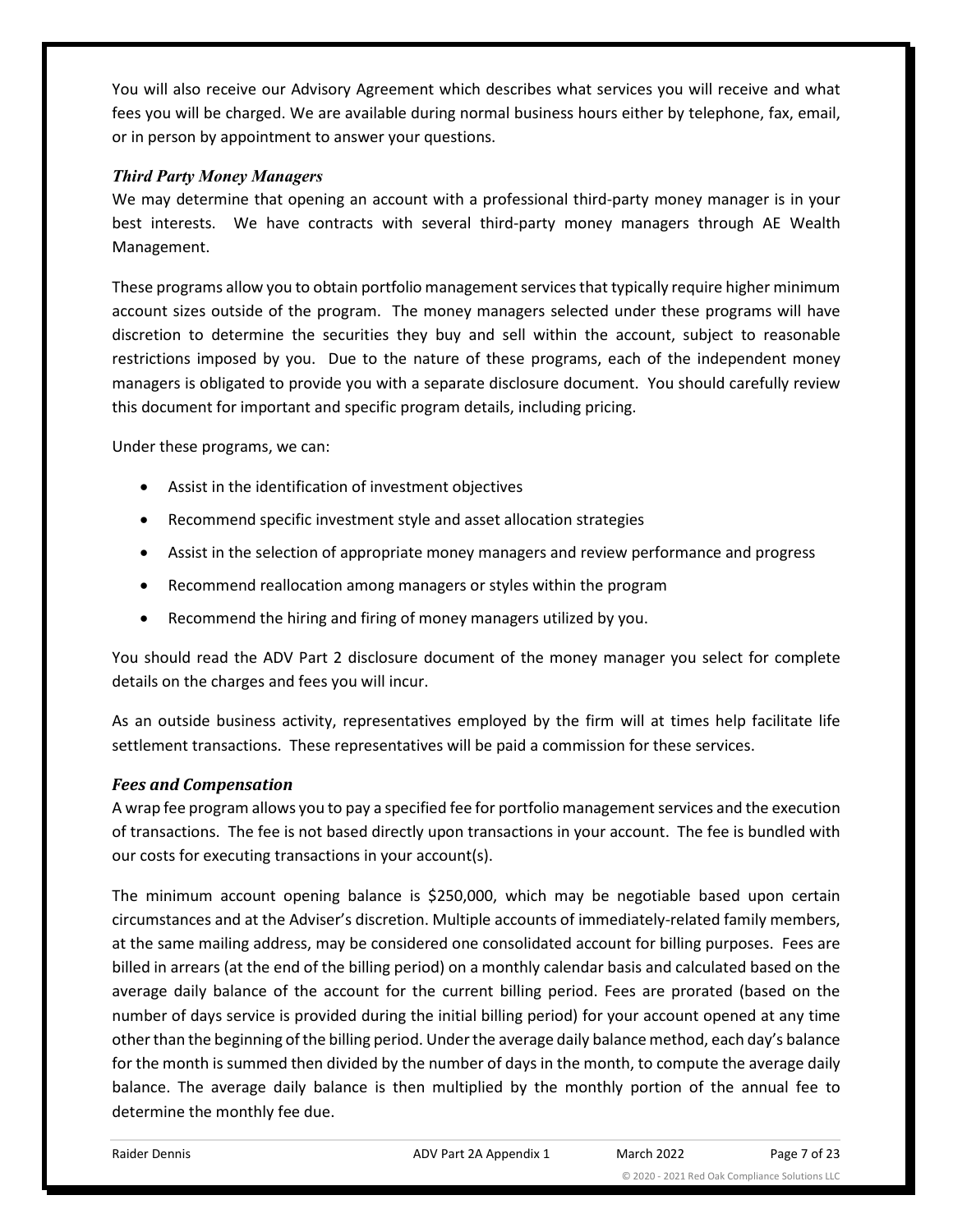The Adviser will not pro rate for deposits and withdrawals in the account during the billing period. Fees will be calculated as follows:

#### Non-Tiered fee Schedule

| <b>Total Account Value</b>                      | Fee Percent<br>on All Assets in the Account |
|-------------------------------------------------|---------------------------------------------|
| Accounts with less than \$1,000,000             | 1.50%                                       |
| Accounts between \$1,000,000 and<br>\$1,999,999 | 1.25%                                       |
| Accounts above \$2,000,000                      | .90                                         |

Our Advisory Agreement defines what fees are charged and their frequency. The fees shown above are annual fees and may be negotiable based upon certain circumstances. Fees for partial periods will be charged on a pro rata basis based on the number of days remaining in the billing period. No increase in the wrap fee shall be effective without prior written notification to you. We believe our wrap fee is reasonable considering the fees charged by other investment advisers offering similar services/programs. Our fees will not be based upon a share of capital gains or capital appreciation of the funds or any portion of your funds.

If the Wrap Fee Brochure is not delivered to the Client at least 48 hours prior to entering into the management agreement, the Client may terminate the agreement for services within five business days of execution without penalty. After the five-day period, either party, upon 30 days written notice to the other, may terminate the management agreement. The management fee will be pro-rated for the month in which the cancellation notice was given and any unearned fees will be returned to the client via check.

You will authorize the custodian to directly debit fees from your account held at the custodian and to pay us. You will be provided with a quarterly statement reflecting deduction of the advisory fees.

By participating in a wrap fee program, Clients may end up paying more or less than they would through a non-wrap fee program. The relative cost of the program includes trade execution costs that would typically be passed directly through to the Client by the executing broker. Clients could invest in debt and equities directly, without the Adviser's services. In that case, Clients would not receive the services provided by the Adviser which are designed, among other things, to assist in determining which funds are appropriate for the portfolio and the Client's Account.

In our wrap fee program, we include all trade charges for your account; however, our fees do not include other related costs and expenses. You may incur certain charges imposed by custodians, and other third parties. These include custodial fees, odd-lot differentials, transfer taxes, wire transfer and electronic fund fees, and other fees and taxes on brokerage accounts and securities transactions. Mutual funds, money market funds and exchange-traded funds (ETFs) also charge internal management fees, which are disclosed in the fund's prospectus. These fees may include, but are not limited to, a management fee, upfront sales charges, and other fund expenses. Load and no-load mutual funds may pay annual distribution charges, sometimes referred to as "12(b)(1) fees." These 12(b)(1) fees come from fund assets,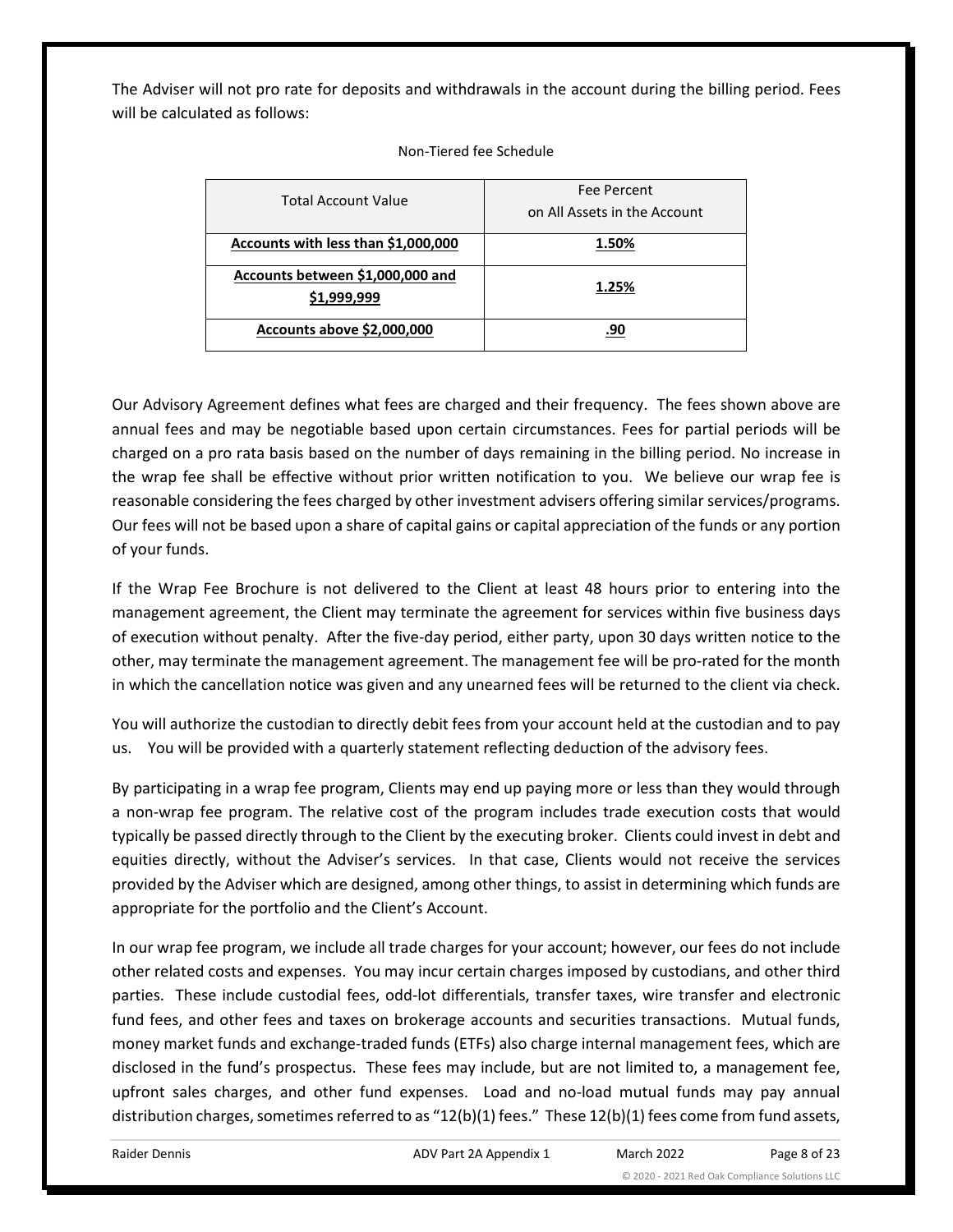and thus indirectly from clients' assets. We do not receive any compensation from these fees. All of these fees are in addition to the management fee you pay us. You should review all fees charged to fully understand the total amount of fees you will pay. Services similar to those offered by us may be available elsewhere for more or less than the amounts we charge.

Since the Adviser does not charge Clients fees based on trading activity, the Adviser may have an incentive to limit trading activities in Client account(s) because the Manager is charged for executing trades. In addition, the amount of compensation received by the Adviser may be more than what the Adviser would receive if the Client paid separately ("unbundled") for investment advice, brokerage, and other services. Therefore, the Adviser may have a financial incentive to recommend the wrap fee program over other programs or services. The Adviser monitors all Client accounts to ensure that the Adviser's fiduciary duty is met for all Clients. Any breaches of the Adviser's fiduciary duty are noted and appropriate repercussions are initiated to deter such behavior.

## <span id="page-8-0"></span>**Item 5 – Account Requirements and Types of Clients**

We require an initial minimum account size opening balance of \$250,000. The account size may be negotiable based upon the individual circumstances. Participation in the wrap fee program generally is initiated by submitting a completed account application, portfolio management agreement, and questionnaire.

The Adviser provides portfolio management services to individuals, high net worth individuals, and small business owners.

## <span id="page-8-1"></span>**Item 6 – Portfolio Manager Selection and Evaluation**

## <span id="page-8-2"></span>**Portfolio Managers**

All of the Adviser's Portfolio Managers are accessed through the platform provided by AE Wealth Management. We use AE Wealth who monitors performance and trading systems. AE Wealth Management uses Orion Communities Systems which does extensive on-going review of Portfolio performance, systems, service etc. We pick portfolios based on risk levels desired for the client and our experience. If we want more aggressive options, we may choose one manager or a different one for conservative options.

We review each Model Manager before selecting them to be included in our program by reviewing information included on AE Wealth Management's Platform. We also conduct periodic reviews of the managers' performance to ensure that the selected Model Manager is suitable for your individual needs and circumstances. We also receive periodic updates regarding the managers as well as their disclosure brochures annually.

AE Wealth Management, as part of its service as the Platform provider, reviews each Portfolio Manager before selecting them to be included in their program. They also conduct periodic reviews to ensure that the manager is still suitable for the programs. AE Wealth calls these processes "due diligence." In order to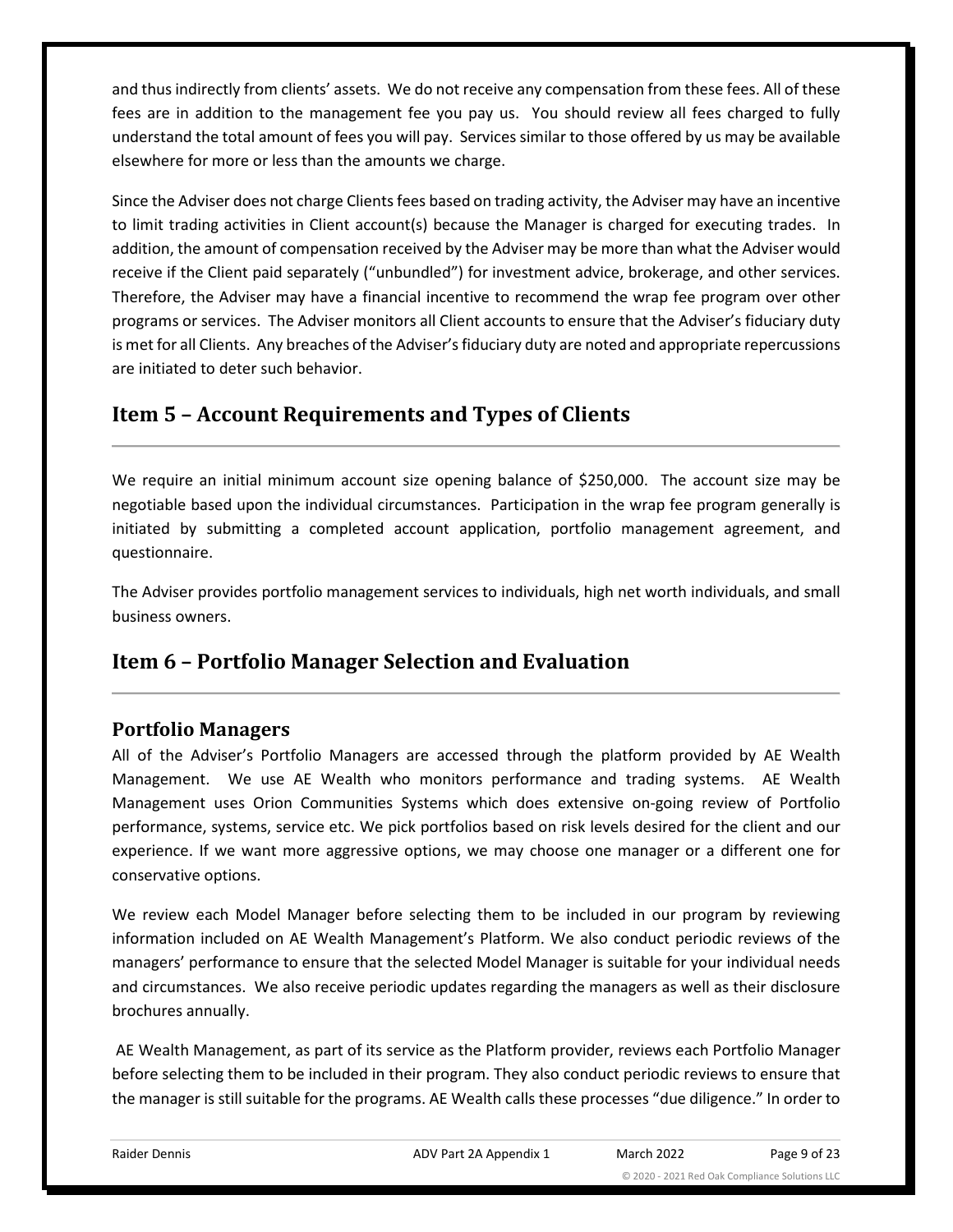assist in conducting the due diligence and selection of both Model Managers and specific Model Portfolios, AE Wealth has contracted with an outside firm to act as their outsourced Chief Investment Officer. The Chief Investment Officer also conducts oversite of the outsourced due diligence review. Each Model Manager is evaluated on the basis of information provided by the Model Manager including descriptions of its investment process, asset allocation strategies employed, sample portfolios to review securities selections, and the Model Manager's Form ADV Disclosure Brochure (if applicable). AE Wealth often request, but does not require, that Model Managers adhere to GIPS/CFA Institute standards, and every attempt is made to obtain performance information that is calculated on a uniform and consistent basis. Certain Model Managers may provide information that does not entirely conform to these requirements. In most cases, performance data approved for client viewing will have been calculated based on a uniform and consistent standard. In the rare instance where this is not possible, the affected performance data should clearly indicate by specific disclosure that it was not calculated based on the uniform standard. Each Model Manager recommended by AE Wealth Management is screened and selected using a number of criteria, including but not limited to:

- Manager or management team tenure and experience;
- Performance within peer group; Portfolio turnover;
- Expenses and costs of Model Manager;
- Meetings with manager of Model Manager; and
- Participation in educational forums and conference calls offered by the Model Manager.

Factors that determine the change of a Model Manager include the following:

- Performance;
- Change of ownership;
- Strategic or tactical change away from a particular sector or asset class; and
- Costs.

AE Wealth relies on information obtained from the following sources when researching each Model Manager:

- Model Manager's Form ADV and accompanying documents;
- Model Manager's website and other publicly available information; and
- SEC website.

By choosing to utilize a Model Manager in the wrap-fee program, you are granting the platform provider with the discretionary authority (without consulting with the client first) to select the specific investments for the Account based on information, models, and/or signals provided by the selected Model Manager(s). Through its discretionary authority, Raider Dennis will have the ability to hire and fire the Model Manager and to reallocate the amount of funds within the Account that are in a particular Model Manager's model.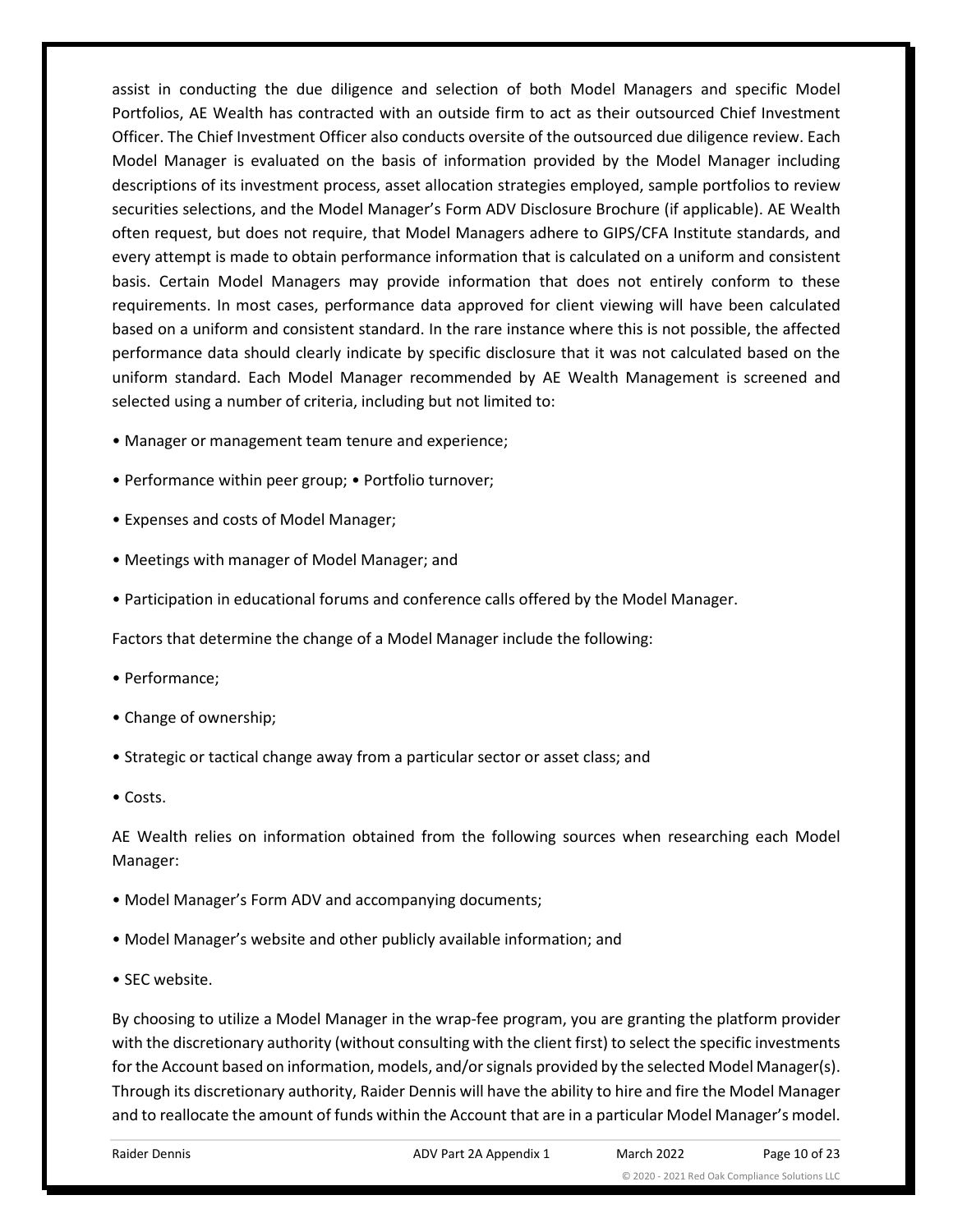Neither Raider Dennis nor any of its personnel act as portfolio managers for any of the Wrap accounts offered to its clients.

## **Advisory Business**

As previously stated in Item 4 – Services, Fees and Compensation, Raider Dennis's sole advisory service is asset management services provided through its Wrap Fee Programs. Please refer to Item 4 for all information pertaining to our advisory business. We do not tailor our services for individual client needs or allow clients to impose restrictions on investing in certain securities or types of securities. We will review your financial circumstances, investment goals and objectives, and to determine your risk tolerance and then use this information to determine which model investment portfolio is appropriate for your circumstances.

#### <span id="page-10-0"></span>**Performance-Based Fees and Side-by-Side Management**

The Adviser does not charge any performance-based fees. These are fees based on a share of capital gains on or capital appreciation of the assets of a Client. The Adviser does not perform side-by-side management.

## <span id="page-10-1"></span>**Methods of Analysis, Investment Strategies and Risk of Loss**

#### **Methods of Analysis**

We use Cyclical Analysis as part of our overall investment management discipline. Please consult the Disclosure documents provided by AEWM and the managers for more information on the methods used by the specific managers.

#### **Cyclical Analysis**

While we do not attempt to time the market, we may use cyclical analysis in conjunction with other strategies to help determine if shifts are required in your investment strategies depending upon long and short-term trends in financial markets and the performance of the overall national and global economy.

#### **Investment Strategies**

In order to perform this analysis, we use many resources, such as:

- Morningstar
- Financial newspapers and magazines (e.g. Wall Street Journal, Forbes, etc.)
- Annual reports, prospectuses, filings
- Company press releases and websites

The investment strategies used by the managers include, but are not limited to:

- Long term purchases -securities held at least a year
- Short term purchases securities sold within a year
- Trading -securities sold within 30 days
- Margin Transactions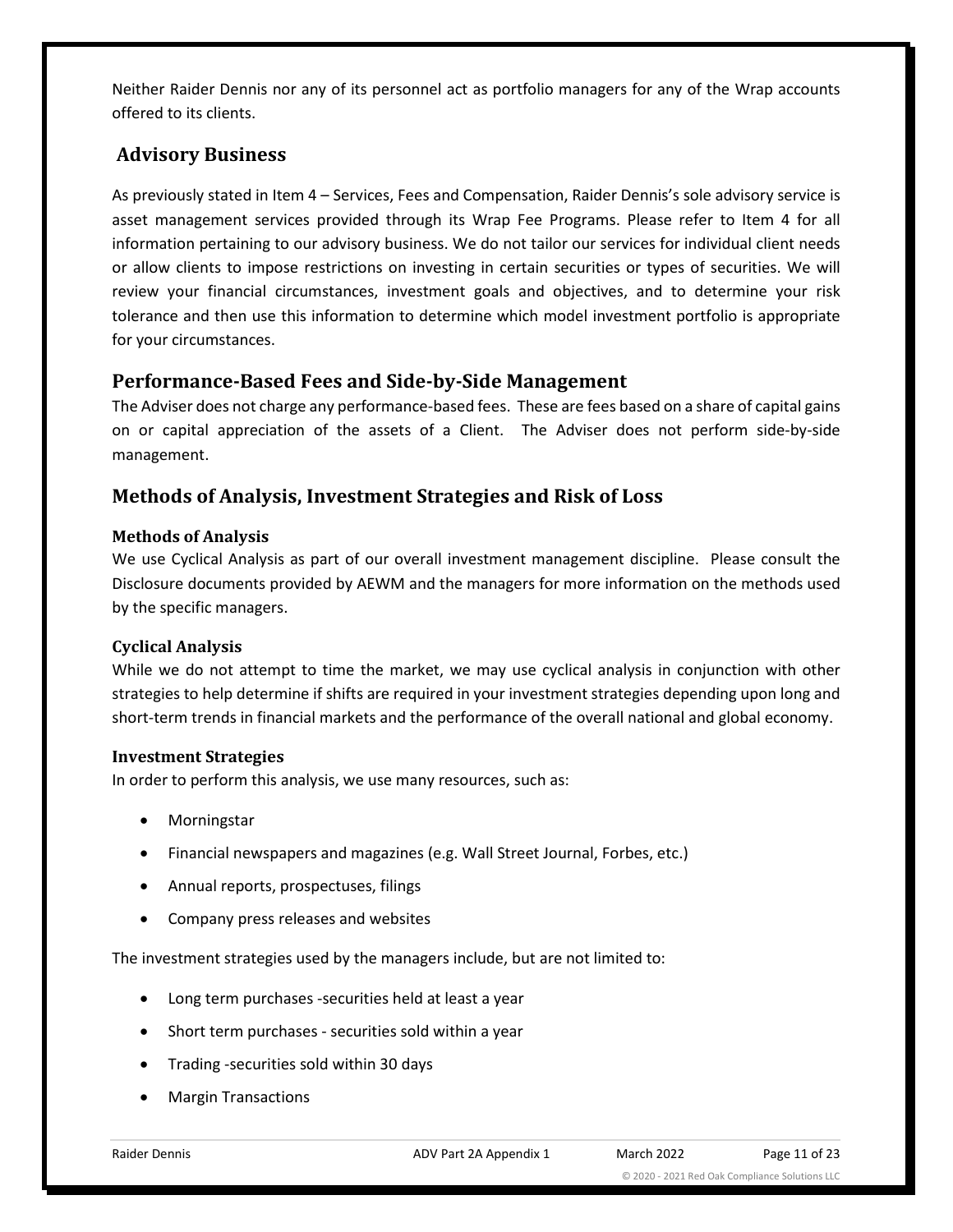• Option writing, including covered options, uncovered options or spreading strategies.

#### **Risk of Loss**

We cannot guarantee our analysis methods will yield a return. In fact, a loss of principal is always a risk. Investing in securities involves a risk of loss that you should be prepared to bear. You need to understand that investment decisions made for your account by us are subject to various market, currency, economic, political and business risks. The investment decisions we make for you will not always be profitable nor can we guarantee any level of performance.

## <span id="page-11-0"></span>**Voting Client Securities**

As a matter of firm policy and practice, we do not have any authority to and does not vote proxies on behalf of Clients. Clients retain the responsibility for receiving and voting proxies for any and all securities maintained in your portfolios. We are authorized to instruct the custodian to forward you copies of all proxies and shareholder communications relating to your account assets. Further, the Adviser will not be required to take any action or render any advice with respect to any securities held in the Account, which are named in or subject to class action lawsuits. The Adviser will, however, forward to the Client any information the Firm receives regarding class action legal matters involving any security held in the Account and discuss such information if the Client so desires.

## <span id="page-11-1"></span>**Item 7 – Client Information Provided to Portfolio Managers**

The Portfolio Managers do not have access to Client information obtained by the Adviser with respect to the particular Client accounts that they manage. The Adviser does not provide Client information to any the portfolio managers.

## <span id="page-11-2"></span>**Item 8 – Client Contact with Portfolio Managers**

The primary point of contact for Clients with respect to this wrap fee program is Peter Mendler and Stuart Raider. Clients are always free to directly contact us with any questions or concerns they have about their portfolios or other matters.

## <span id="page-11-3"></span>**Item 9 – Additional Information**

## <span id="page-11-4"></span>**Disciplinary Information**

Registered Investment Advisers are required to disclose all material facts regarding any legal or disciplinary events that would be material to your evaluation of us or the integrity of our management.

Registered investment advisers are required to disclose all material facts regarding any legal or disciplinary events that would be material to your evaluation of Raider Dennis Agency or the integrity of Raider Dennis Agency' management.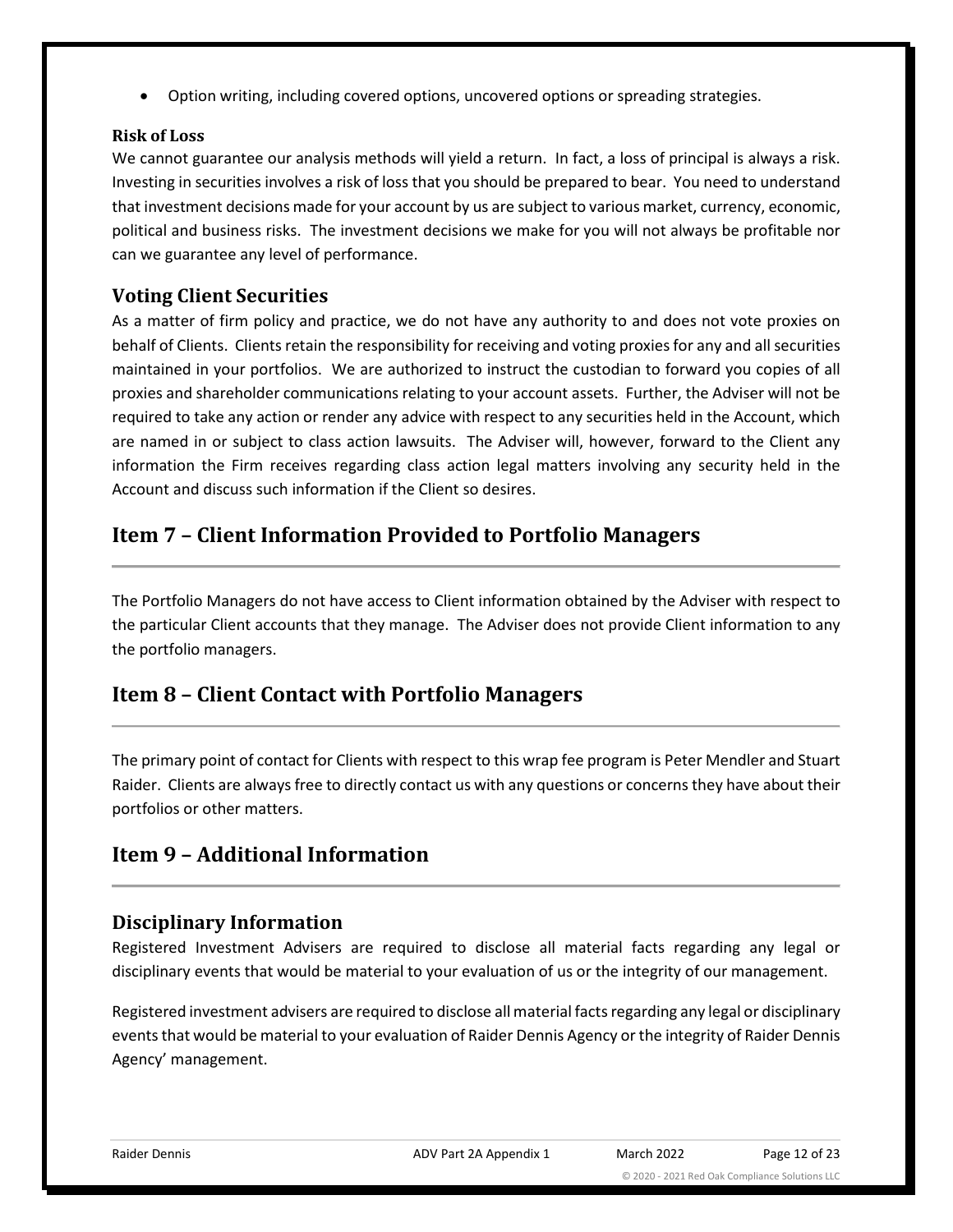## **Criminal or Civil Action**

Neither Raider Dennis Agency, nor any of its management persons, has had any administrative proceedings before the SEC, any other federal regulatory agency, any state regulatory agency, or any foreign financial regulatory authority.

#### **Administrative Procedure**

Neither Raider Dennis Agency, nor any of its management persons, has had any administrative proceedings before the SEC, any other federal regulatory agency, any state regulatory agency, or any foreign financial regulatory authority.

## **Self-Regulatory Organization**

Neither Raider Dennis Agency, nor any of its management persons, has had any proceedings before any self-regulatory organizations.

#### **Other Financial Industry Affiliations**

<span id="page-12-0"></span>The IARs of Raider Dennis Agency have the following outside business activities and/or affiliations to disclose.

## **Registration as a Broker/Dealer or Broker/Dealer Representative**

Some of our IARs are registered representatives of Madison Avenue Securities, LLC. They can recommend securities products that will pay them a commission through their broker-dealer relationship. When such recommendations or sales are made, a conflict of interest exists as the registered representatives can receive more commissions from the sale of these products than from providing you with advisory services. Stuart Raider spends approximately 40 hours per month in this role. Peter Mendler spends approximately 40 hours per month in this role. We require that all IARs disclose this conflict of interest when such recommendations are made. We also require IARs to disclose to clients that they may purchase recommended products from other representatives not affiliated with us. Our Code of Ethics requires our IARs do what is in our clients' best interests at all times. Our CCO monitors all transactions to ensure that representatives put their clients first, not the commission they may receive. The broker-dealer also monitors all transaction to make certain they are suitable for the client.

## **Registration as a Futures Commission Merchant, Commodity Pool Operator or a Commodity Trading Adviser**

Neither Raider Dennis Agency nor its Advisory Representatives are registered as a Futures Commission Merchant, Commodity Pool Operator or a Commodity Trading Adviser.

## **Registration Relationships Material to This Advisory Business and Conflicts of Interest**

All of our IARs are licensed insurance agents and can recommend insurance products and also, as independent insurance agents, sell those recommended insurance products to clients. When such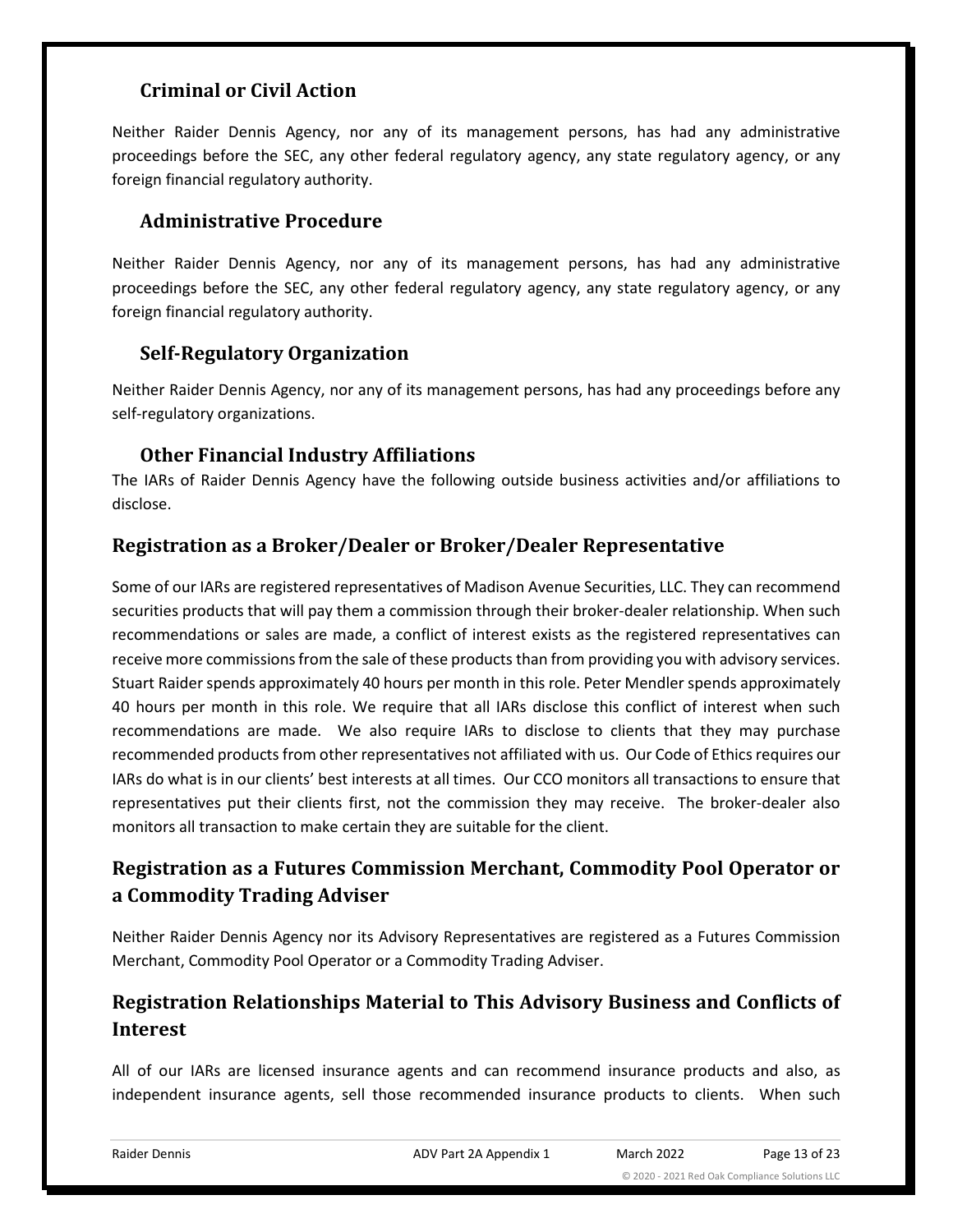recommendations or sales are made, a conflict of interest exists as the insurance licensed IARs earn insurance commissions for the sale of those products, which creates an incentive to recommend such products. We require that all IARs disclose this conflict of interest when such recommendations are made. Also, we require IARs to disclose that clients may purchase recommended insurance products from other insurance agents not affiliated with us.

On occasion, representatives employed by Raider Dennis Agency will help clients facilitate life settlement transactions. For this service, Raider Dennis Agency will receive compensation in the form of a commission which they will pay out to the representatives.

## <span id="page-13-0"></span>**Code of Ethics, Participation or Interest in Client Accounts and Personal Trading General Information**

We have adopted a Code of Ethics for all supervised persons of the firm describing its high standards of business conduct, and fiduciary duty to you, our client. The Code of Ethics includes provisions relating to the confidentiality of client information, a prohibition on insider trading, a prohibition of rumor mongering, restrictions on the acceptance of significant gifts, the reporting of certain gifts and business entertainment items, and personal securities trading procedures. All of our supervised persons must acknowledge the terms of the Code of Ethics annually, or as amended.

#### **Participation or Interest in Client Accounts**

We may recommend securities to you that we have purchased for our own accounts. We may trade securities in our account that we have recommended to you as long as we place our orders after your orders. This policy is meant to prevent us from benefiting as a result of transactions placed on behalf of advisory accounts.

The following acts are prohibited:

- Employing any device, scheme or artifice to defraud
- Making any untrue statement of a material fact
- Omitting to state a material fact necessary in order to make a statement, in light of the circumstances under which it is made, not misleading
- Engaging in any fraudulent or deceitful act, practice or course of business
- Engaging in any manipulative practices
- Participating in client accounts

Clients and prospective clients may request a copy of the Firm's Code of Ethics by contacting the Chief Compliance Officer.

#### **Personal Trading**

We may recommend securities to you that we will purchase for our own accounts. We may trade securities in our account that we have recommended to you as long as we place our orders after your orders. This policy is meant to prevent us from benefiting as a result of transactions placed on behalf of advisory accounts.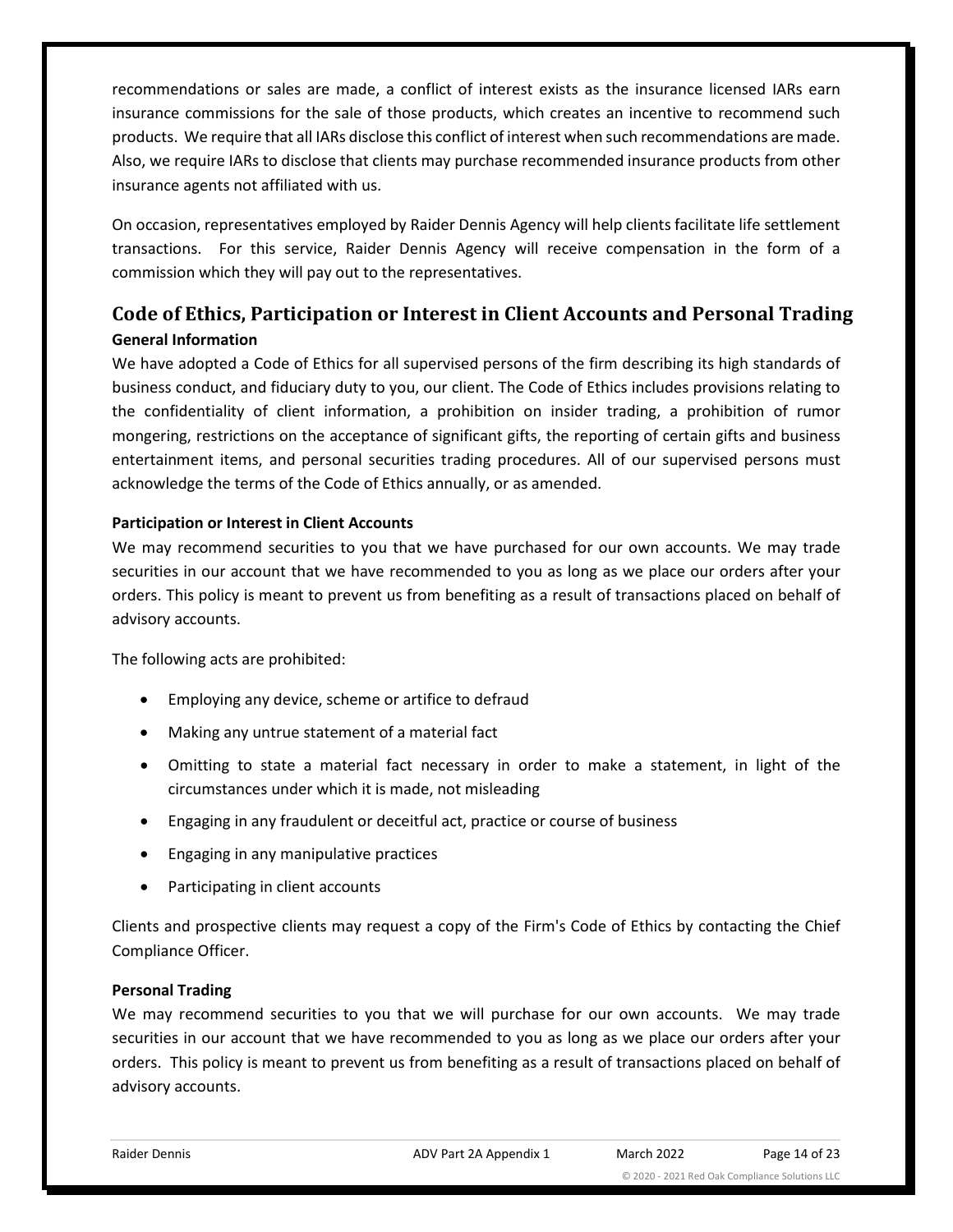Certain affiliated accounts may trade in the same securities with your accounts on an aggregated basis when consistent with our obligation of best execution. When trades are aggregated, all parties will share the costs in proportion to their investment. We will retain records of the trade Order (specifying each participating account) and its allocation. Completed Orders will be allocated as specified in the initial trade order. Partially filled Orders will be allocated on a pro rata basis. Any exceptions will be explained on the Order.

We have established the following restrictions in order to ensure our fiduciary responsibilities regarding insider trading are met:

• No securities for our personal portfolio(s) shall be bought or sold where this decision is substantially derived, in whole or in part, from the role of IAR(s) of Raider Dennis, unless the information is also available to the investing public on reasonable inquiry. In no case, shall we put our own interests ahead of yours.

Raider Dennis Agency has a personal securities transaction policy in place to monitor the personal securities transactions and securities holdings of "Access Persons." The policy requires that an Access Person of the firm provide the Chief Compliance Officer or his/her designee with a written report of their current securities holdings within ten (10) days after becoming an Access Person. Additionally, each Access Person must provide the Chief Compliance Officer or his/her designee with a written report of the Access Person's current securities holdings at least once each twelve (12) month period thereafter on a date the Adviser selects; provided, however that at any time that the Adviser has only one Access Person, he or she shall not be required to submit any securities report described above.

#### **Conflicts of Interest**

Raider Dennis Agency representatives may employ the same strategy for personal investment account as they do for clients. However, orders will not be placed in a way to benefit from the purchase or sale of a security.

We act in a fiduciary capacity. If a conflict of interest arises between us and you, we shall make every effort to resolve the conflict in your favor. Conflicts of interest may also arise in the allocation of investment opportunities among the accounts that we advise. We will seek to allocate investment opportunities according to what we believe is appropriate for each account. We strive to do what is equitable and in the best interests of all the accounts we advise.

#### <span id="page-14-0"></span>**Review of Accounts**

Reviews will be conducted at least annually or as agreed to by us. Reviews will be conducted by Stuart Raider, President or Peter Mendler, Vice President and CCO.

You may request more frequent reviews and may set thresholds for triggering events that would cause a review to take place. Generally, we will monitor for changes and shifts in the economy, changes to the management and structure of a mutual fund or company in which client assets are invested, and market shifts and corrections.

#### **Reports**

You will be provided with account statements reflecting the transactions occurring in the account on at least a quarterly basis. These statements will be written or electronic depending upon what you selected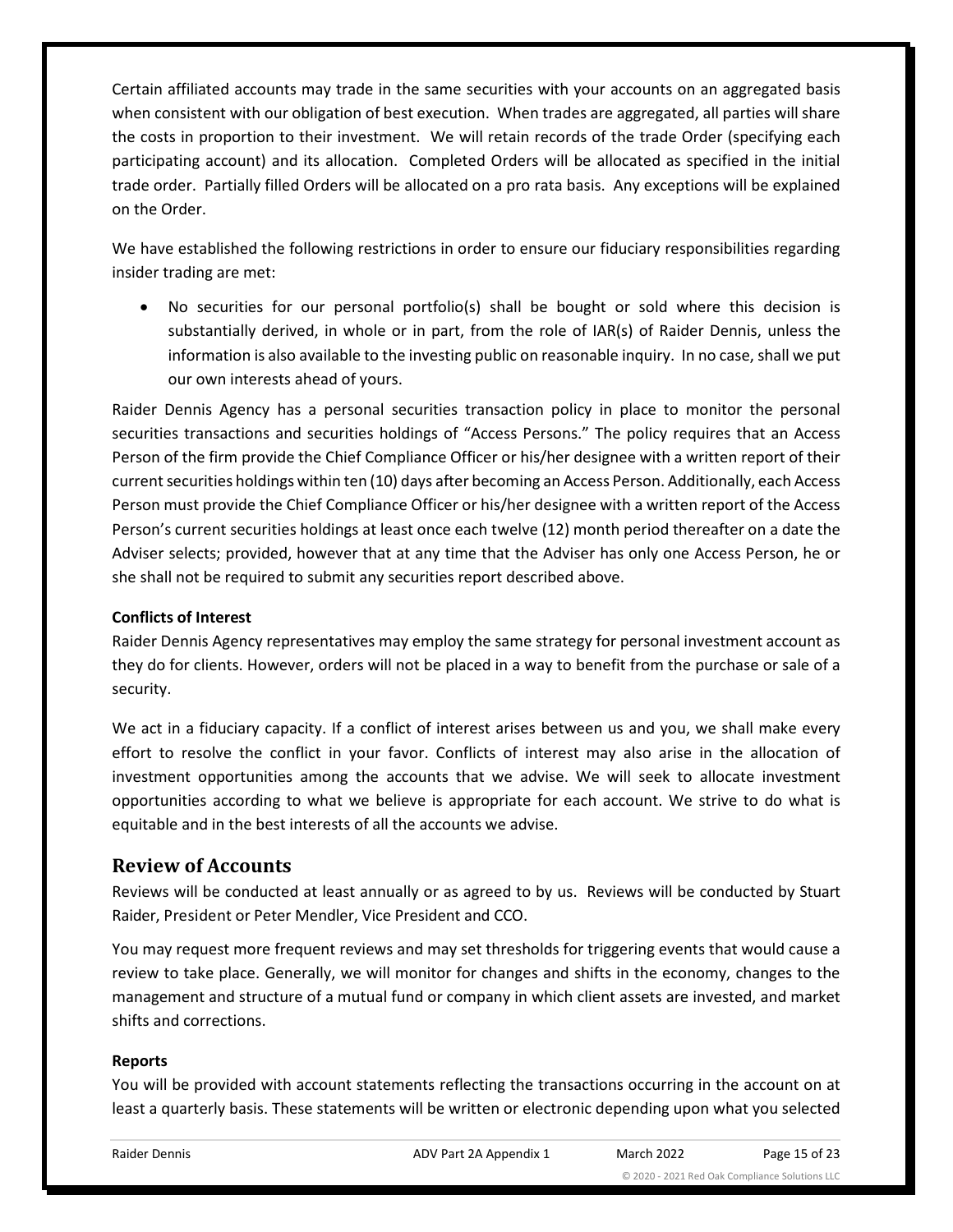when you opened the account. You will be provided with paper confirmations for each securities transaction executed in the account. You are obligated to notify us of any discrepancies in the account(s) or any concerns you have about the account(s).

## <span id="page-15-0"></span>**Client Referrals and Other Compensation**

We may receive economic benefit from someone who is not a client for providing investment advice or other advisory services to our clients. Raider Dennis Agency will be compensated by the third-party manager(s) from the advisory fees collected from the client. This may cause a conflict of interest in recommending certain third-party managers since we may receive compensation for referring clients to these vendors. In order to mitigate this conflict of interest, we require all IARs to inform the client that they are under no obligation to implement any recommendations made by us or the third-party manager.

#### <span id="page-15-1"></span>**Financial Information**

We do not solicit fees of more than \$500, per client, six months or more in advance. We are required to provide you with certain financial information or disclosures about our financial condition. We have no financial commitment that would impair our ability to meet any contractual and fiduciary commitments to you, our client. We have not been the subject of any bankruptcy proceedings.

## <span id="page-15-2"></span>**Item 10 – Requirements for State Registered Advisers**

#### **Firm Principals**

There are two principals of Raider Dennis, Stuart Raider is President and Peter Mendler is Vice President and CCO.

Neither the firm nor any of its associated persons has any relationship with any issuer of securities.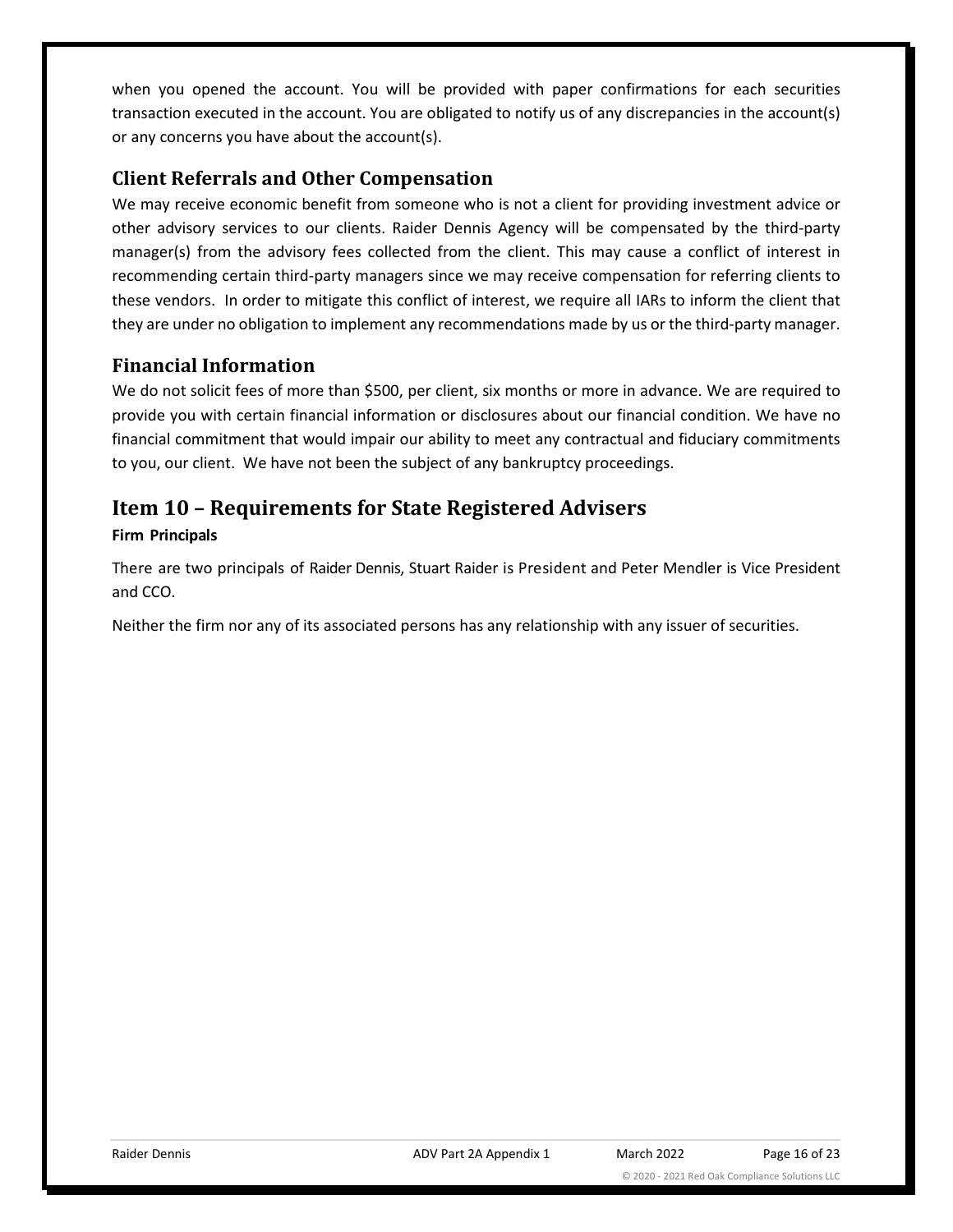<span id="page-16-0"></span>**ADV Part 2B Brochure Supplement – Stuart E. Raider**

**Item 1 – Cover Page**

# Stuart E. Raider

CRD # 1439203

**Raider Dennis Agency, Inc. 32770 Grand River Ave., Suite B200 Farmington, MI 48336 248-442-5000**

**www.raiderdennis.com**

This Brochure supplement provides information about Stuart Raider and supplements the Raider Dennis Agency ("Raider Dennis") Brochure. You should have received a copy of that Brochure. Please contact Peter Mendler if you did not receive the Brochure or if you have any questions about the contents of this supplement.

Additional information about Stuart Raider is available on the SEC's website at [www.adviserinfo.sec.gov.](http://www.adviserinfo.sec.gov/)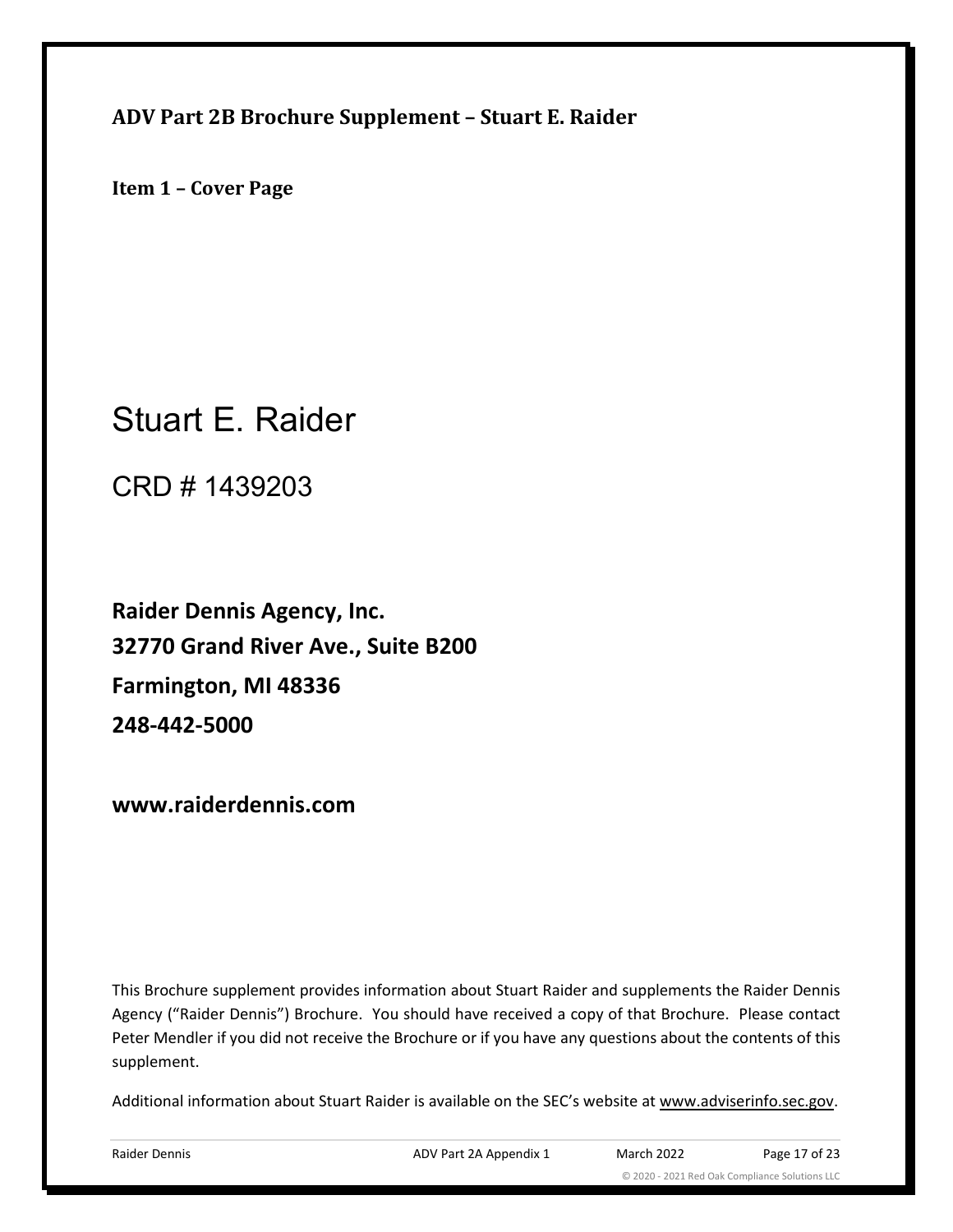#### <span id="page-17-0"></span>**Item 2 – Educational Background and Business Experience**

|                                                                                                   | Trem 2 – Equcational Background and Business Experience<br>Full Legal Name: Stuart Eric Raider                                                 |                                     | Year of Birth: 1959                                            |  |  |
|---------------------------------------------------------------------------------------------------|------------------------------------------------------------------------------------------------------------------------------------------------|-------------------------------------|----------------------------------------------------------------|--|--|
|                                                                                                   |                                                                                                                                                |                                     |                                                                |  |  |
|                                                                                                   | <b>Education</b>                                                                                                                               |                                     |                                                                |  |  |
|                                                                                                   | <b>B.S. in Finance</b>                                                                                                                         |                                     | 1982                                                           |  |  |
|                                                                                                   | Michigan State University, East Lancing, Michigan                                                                                              |                                     |                                                                |  |  |
|                                                                                                   | Attended for a Liberal Arts Education<br>1977-1978<br>University of Michigan, Ann Arbor, Michigan                                              |                                     |                                                                |  |  |
|                                                                                                   | <b>Designations</b>                                                                                                                            |                                     |                                                                |  |  |
|                                                                                                   | <b>CLU</b><br>1988<br>American College, Bryn Mawr, PA                                                                                          |                                     |                                                                |  |  |
|                                                                                                   |                                                                                                                                                |                                     |                                                                |  |  |
|                                                                                                   | <b>ChFC</b><br>1989<br>American College, Bryn Mawr, PA                                                                                         |                                     |                                                                |  |  |
|                                                                                                   | <b>Minimum Designation Requirements</b>                                                                                                        |                                     |                                                                |  |  |
|                                                                                                   | <b>Chartered Life Underwriter (CLU)</b>                                                                                                        |                                     |                                                                |  |  |
|                                                                                                   | Issuing Organization: The American College                                                                                                     |                                     |                                                                |  |  |
|                                                                                                   | Prerequisites/Experience Required: 3 years of full-time business experience within the five years<br>preceding the awarding of the designation |                                     |                                                                |  |  |
|                                                                                                   | <b>Educational Requirements:</b> 5 core and 3 elective courses                                                                                 |                                     |                                                                |  |  |
|                                                                                                   | <b>Examination Type:</b> Final proctored exam for each course                                                                                  |                                     |                                                                |  |  |
|                                                                                                   | Continuing Education/Experience Requirements: 30 hours every 2 years                                                                           |                                     |                                                                |  |  |
| <b>Chartered Financial Consultant (ChFC)</b>                                                      |                                                                                                                                                |                                     |                                                                |  |  |
|                                                                                                   | Issuing Organization: The American College                                                                                                     |                                     |                                                                |  |  |
|                                                                                                   | Prerequisites/Experience Required: 3 years of full-time business experience within the five years<br>preceding the awarding of the designation |                                     |                                                                |  |  |
|                                                                                                   | <b>Educational Requirements:</b> 6 core and 2 elective courses                                                                                 |                                     |                                                                |  |  |
|                                                                                                   | Examination Type: Final proctored exam for each course                                                                                         |                                     |                                                                |  |  |
| Continuing Education/Experience Requirements: 30 hours every 2 years                              |                                                                                                                                                |                                     |                                                                |  |  |
|                                                                                                   | <b>Business History</b>                                                                                                                        |                                     |                                                                |  |  |
|                                                                                                   | September 1999 - Present                                                                                                                       | President at Raider Dennis Agency   |                                                                |  |  |
|                                                                                                   | March 2019 - Present                                                                                                                           |                                     | Registered Representative at Madison Avenue Securities, LLC    |  |  |
| January 2004- Present                                                                             |                                                                                                                                                | President of Raider Financial, Inc. |                                                                |  |  |
| April 2019- April 2021                                                                            |                                                                                                                                                |                                     | Investment Adviser Representative at AE Wealth Management, LLC |  |  |
| November 2014-March 2019<br>Investment Adviser Representative at Global Financial Private Capital |                                                                                                                                                |                                     |                                                                |  |  |
| November 2014-March 2019<br>Registered Representative at G.F. Investment Services, LLC            |                                                                                                                                                |                                     |                                                                |  |  |
|                                                                                                   |                                                                                                                                                |                                     |                                                                |  |  |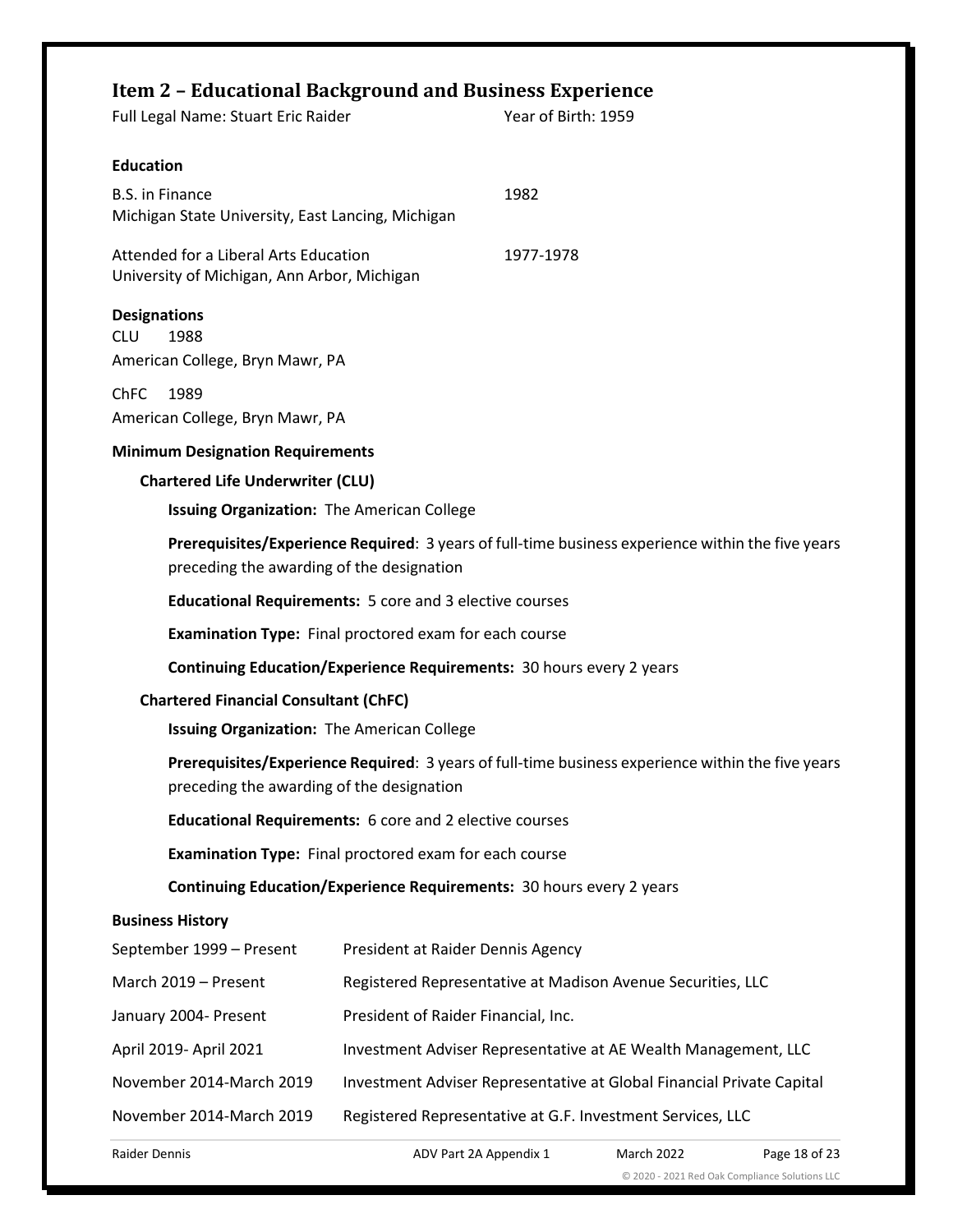August 2014 – November 2014 Investment Adviser Representative at NFP Adviser Services, LLC

November 2004 –November 2014 Registered Representative at NFP Adviser Services, LLC

#### <span id="page-18-0"></span>**Item 3 – Disciplinary History**

Raider Dennis Agency and its supervised persons must disclose legal or disciplinary events material to a client's evaluation of the supervised person. Neither Raider Dennis Agency nor Stuart Raider have any disciplinary items to disclose.

#### <span id="page-18-1"></span>**Item 4 – Other Business Activities**

As noted in Item 9 "Other Financial Industry Activities and Affiliations" above, Stuart Raider has the following outside business activities and/or affiliations to disclose.

Stuart Raider is a registered representative of Madison Avenue Securities. He can recommend securities products that will pay them a commission through their broker-dealer relationship. When such recommendations or sales are made, a conflict of interest exists as the registered representatives can receive more commissions from the sale of these products then from providing you with advisory services. Stuart Raider spends approximately 40 hours per month in this role. We require that all IARs disclose this conflict of interest when such recommendations are made. We also require IARs to disclose to clients that they may purchase recommended products from other representatives not affiliated with us. Our Code of Ethics requires our IARs do what is in the client's best interests at all times. Our CCO monitors all transactions to ensure that representatives put their clients first, not the commission they receive. The broker-dealer also monitors all transaction to make certain they are suitable for the client.

Stuart Raider does recommend insurance products and also, as an independent insurance agent, sell those recommended insurance products to clients. Stuart Raider spends approximately 40 hours per month in this role. When such recommendations or sales are made, a conflict of interest exists as the Insurance licensed IARs earn insurance commissions for the sale of those products, which creates an incentive to recommend such products. We require that all IARs disclose this conflict of interest when such recommendations are made. Also, we require IARs to disclose that clients may purchase recommended insurance products from other insurance agents not affiliated with us.

#### <span id="page-18-2"></span>**Item 5 – Additional Compensation**

Stuart Raider will receive additional compensation for sales of securities products.

While Stuart Raider endeavors at all times to put the interest of our clients first as part of our fiduciary duty, the possibility of receiving additional compensation creates a conflict of interest and may affect his judgment when making recommendations. We require that all IARs disclose this conflict of interest when such recommendations are made. Also, we require IARs to disclose that clients may purchase recommended securities from other registered representatives not affiliated with us.

Stuart Raider will receive additional compensation for sales of insurance products. Stuart Raider is eligible to receive incentive awards (including prizes such as trips or bonuses) for recommending certain types of insurance policies or other investment products that he recommends.

While Stuart Raider endeavors at all times to put the interest of our clients first as part of our fiduciary duty, the possibility of receiving incentive awards creates a conflict of interest and may affect hisjudgment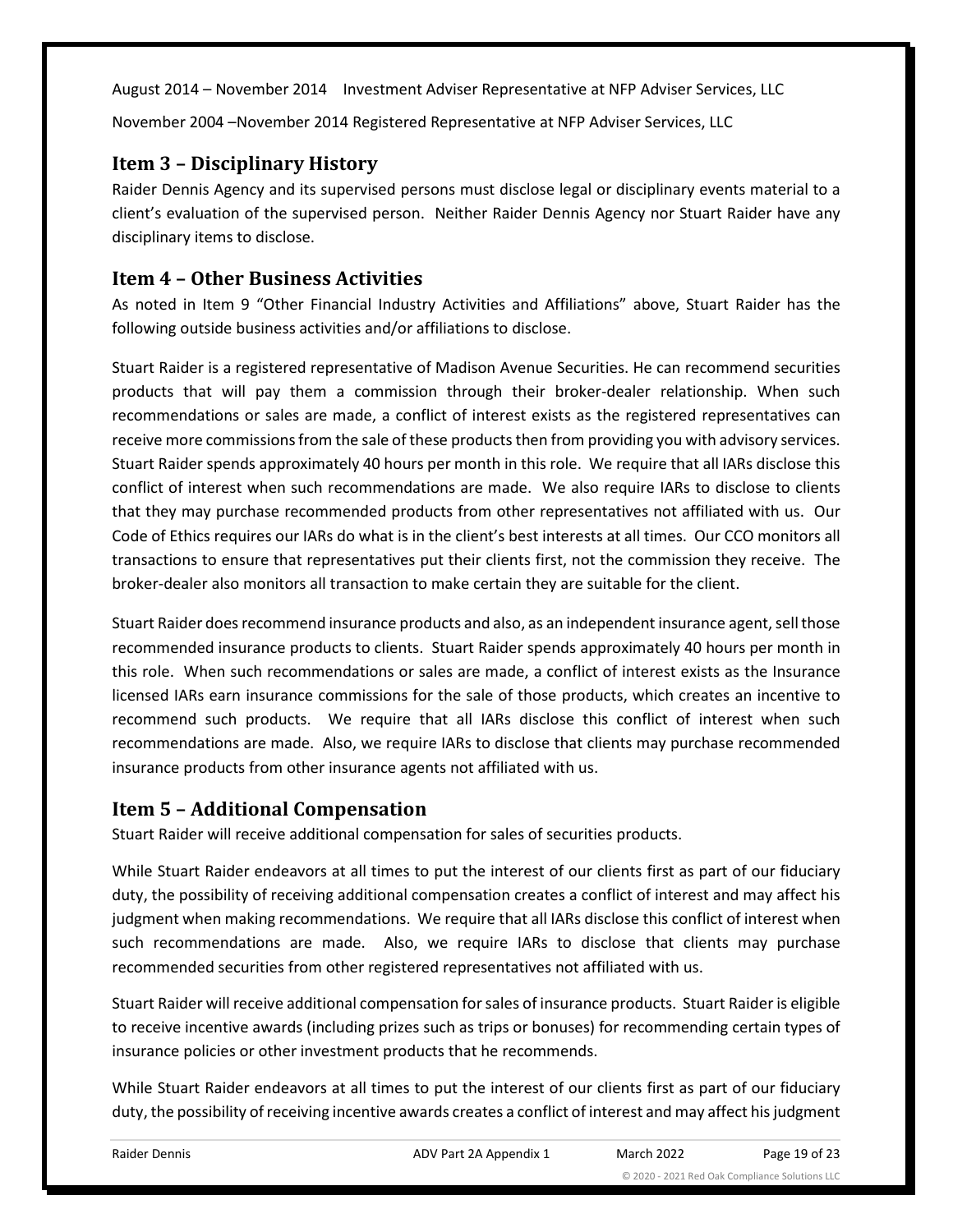when making recommendations. We require that all IARs disclose this conflict of interest when such recommendations are made. Also, we require IARs to disclose that clients may purchase recommended insurance products from other insurance agents not affiliated with us.

#### <span id="page-19-0"></span>**Item 6 – Supervision**

Peter Mendler is the Chief Compliance Officer and performs all supervisory duties for his firm.

## <span id="page-19-1"></span>**Item 7 – Requirements for State-Registered Advisers**

Stuart Raider has no reportable events to disclose here. Stuart Raider has never been the subject of a bankruptcy petition.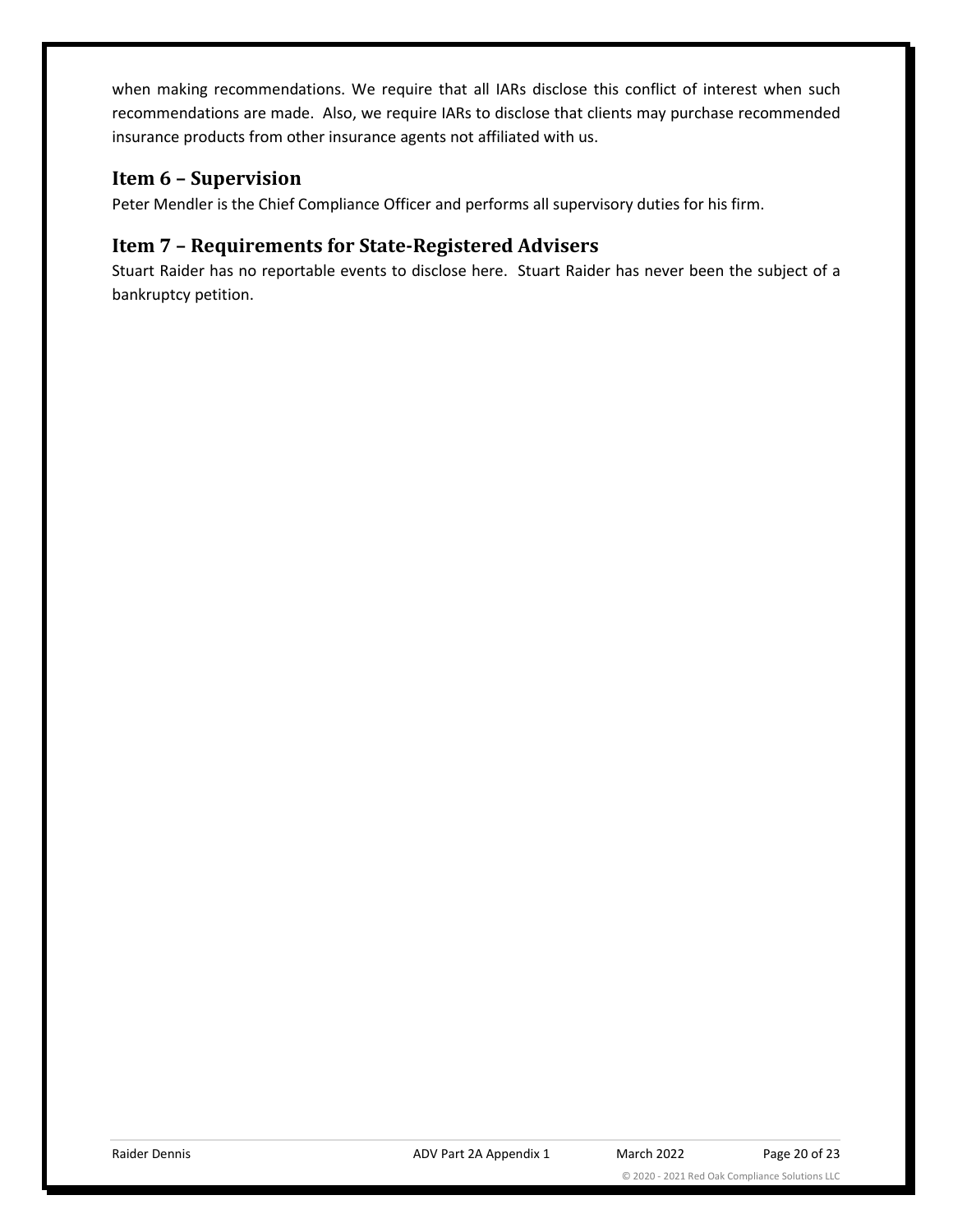<span id="page-20-0"></span>**ADV Part 2B Brochure Supplement – Peter M. Mendler**

**Item 1 – Cover Page**

Peter M. Mendler

CRD # 1505231

**Raider Dennis Agency, Inc. 32770 Grand River Ave., Suite B200 Farmington, MI 48336 248-442-5000 www.raiderdennis.com**

This Brochure supplement provides information about Peter Mendler and supplements the Raider Dennis Agency ("Raider Dennis") Brochure. You should have received a copy of that Brochure. Please contact Stuart Raider if you did not receive the Brochure or if you have any questions about the contents of this supplement.

Additional information about Peter Mendler is available on the SEC's website a[t www.adviserinfo.sec.gov.](http://www.adviserinfo.sec.gov/)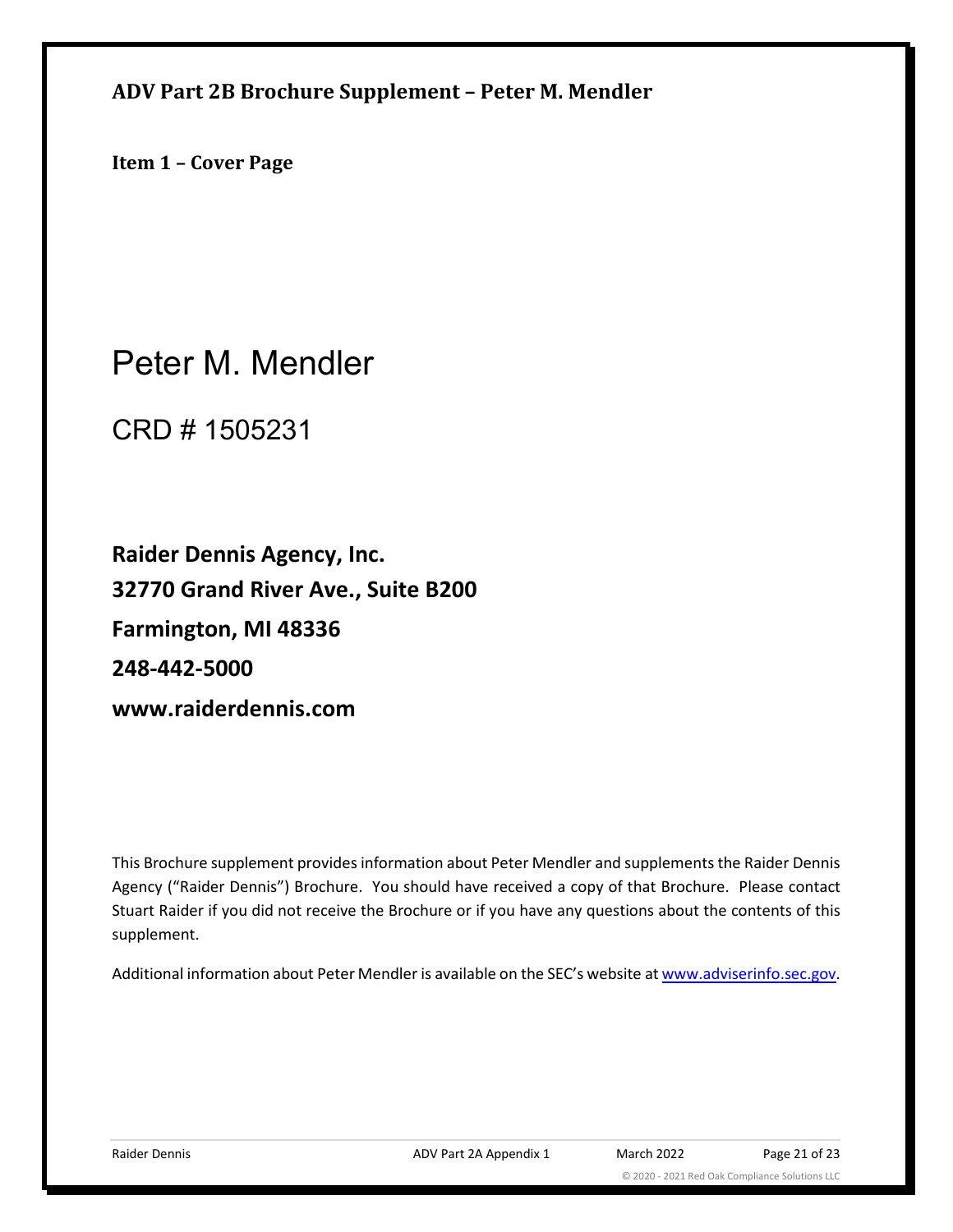## <span id="page-21-0"></span>**Item 2 – Educational Background and Business Experience**

| <b>Full Legal Name: Peter Martin Mendler</b><br><b>Education</b>      | Year of Birth: 1957 |
|-----------------------------------------------------------------------|---------------------|
| Juris Doctorate<br>Wayne State University, Detroit, Michigan          | 1985                |
| <b>BBA</b> in Accounting<br>Wayne State University, Detroit, Michigan | 1979                |
| <b>Designations</b>                                                   |                     |

CPA (Non-practicing) 1980 Michigan **Minimum Designation Requirements**

#### **Certified Public Accountant (CPA)**

CPAs are licensed and regulated by their state boards of accountancy. While state laws and regulations vary, the education, experience and testing requirements for licensure as a CPA generally include minimum college [education](http://www.aicpa.org/Advocacy/State/Pages/150-HourEducationRequirement.aspx) (typically 150 credit hours with at least a baccalaureate degree and a concentration in accounting), minimum [experience](http://www.aicpa.org/Advocacy/State/Pages/ExperienceRequirement.aspx) levels (most states require at least one year of experience providing services that involve the use of accounting, attest, compilation, management advisory, financial advisory, tax or consulting skills, all of which must be achieved under the supervision of or verification by a CPA), and successful passage of the Uniform CPA Examination. In order to maintain a CPA license, states generally require the completion of 40 hours of continuing professional education (CPE) each year (or 80 hours over a two year period or 120 hours over a three year period). Additionally, all American Institute of Certified Public Accountants (AICPA) members are required to follow a rigorous Code of Professional Conduct which requires that they act with integrity, objectivity, due care, competence, fully disclose any conflicts of interest (and obtain client consent if a conflict exists), maintain client confidentiality, disclose to the client any commission or referral fees, and serve the public interest when providing financial services. The vast majority of state boards of accountancy have adopted the AICPA's Code of Professional Conduct within their state accountancy laws or have created their own.

#### **Business History**

| September 1999 - Present            | Vice President of Raider Dennis Agency                         |
|-------------------------------------|----------------------------------------------------------------|
| March 2019 - Present                | Registered Representative at Madison Avenue Securities, LLC    |
| April 2019- April 2021              | Investment Adviser Representative at AE Wealth Management      |
| November 2014-March 2019<br>Capital | Investment Adviser Representative at Global Financial Private  |
| November 2014-March 2019            | Registered Representative at G.F. Investment Services, LLC     |
| September 2014 - November 2014      | Investment Adviser Representative at NFP Adviser Services, LLC |
| November 2004 - November 2014       | Registered Representative at NFP Adviser Services, LLC         |

#### <span id="page-21-1"></span>**Item 3 – Disciplinary History**

Neither Raider Dennis Agency nor Peter Mendler have any disciplinary items to disclose.